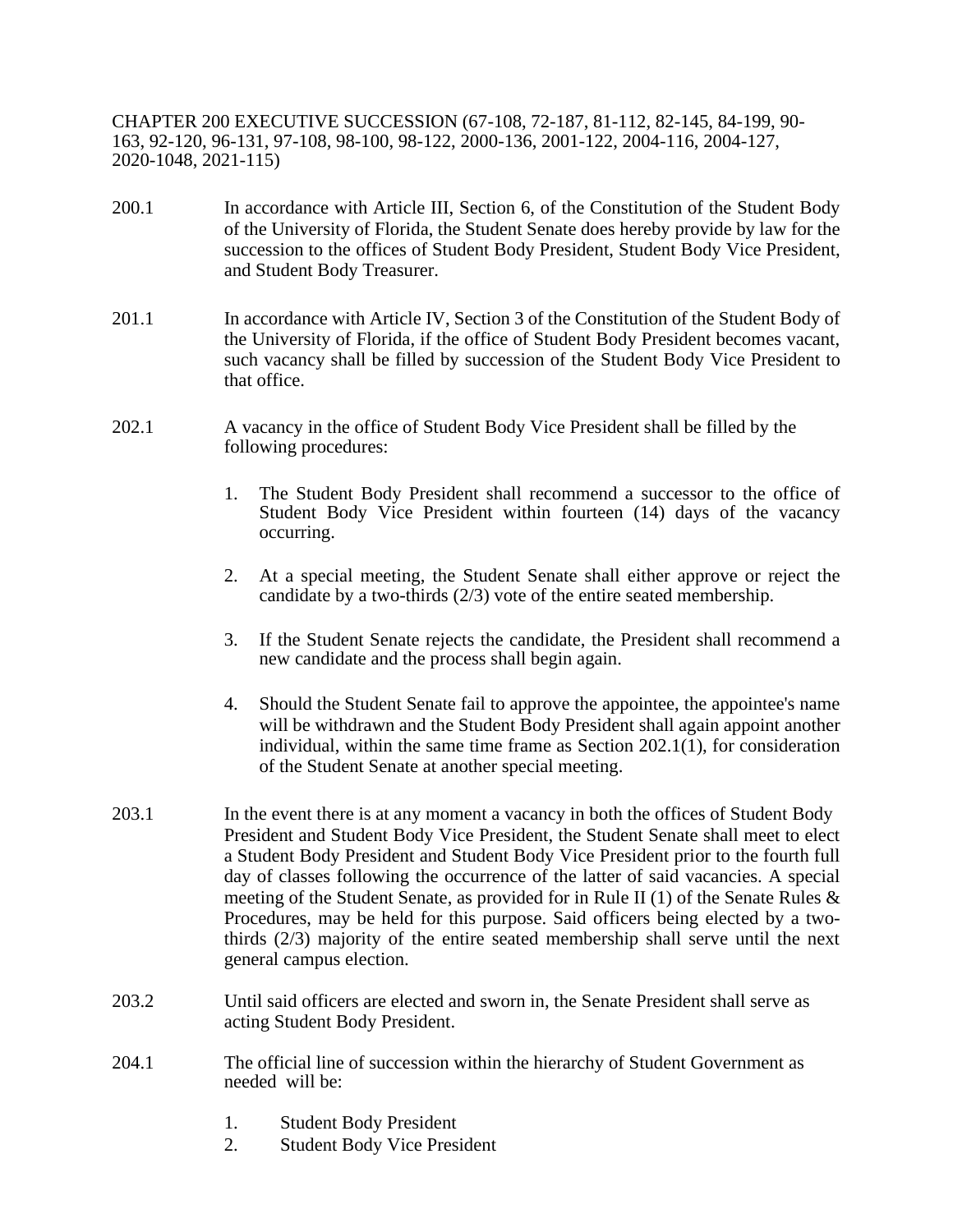- 3. Senate President
- 4. Senate President Pro Tempore
- 205.1 A vacancy in the office of Student Body Treasurer shall be filled by the following procedures if the Treasurer vacating said office is physically able to do so and has not been impeached, they shall nominate to the Student Senate the names of three persons to succeed to the office of Student Body Treasurer within fourteen (14) days of the vacancy.
	- 1. The Student Senate, at a special meeting, by a two-thirds (2/3) vote of its entire seated membership shall elect one of the three persons nominated to succeed to the office of Student Body Treasurer.
	- 2. If one of the persons nominated to succeed to the office of Student Body Treasurer does not receive a two-thirds (2/3) vote, a runoff shall immediately be held between the two candidates who receive the highest number of votes. The candidate receiving a two-thirds (2/3) vote in the runoff shall be Treasurer.
	- 3. Should the Student Senate refuse all nominations, the immediate former Student Body Treasurer shall have an additional opportunity within fourteen (14) days to name three persons to succeed to the office of Student Body Treasurer. This procedure shall apply every time a confirmation is not attained.
- 205.2 If the Student Body Treasurer vacating said office is physically unable to nominate to the Student Senate the names of three persons to succeed, has been impeached, or has been removed by referendum, the Student Body President shall nominate to the Student Senate the names of three persons to succeed to the office of Treasurer and the process shall proceed as designated in Section 205.1, S.B.S.
	- 1. The Student Senate by a two-thirds (2/3) vote of its members present and voting shall elect one of the three persons nominated to succeed to the office of Student Body Treasurer, except that,
	- 2. By a two-thirds (2/3) vote of its entire seated membership, the Student Senate shall have the power to refuse all three of the nominations, in such cases,
	- 3. The Student Body President shall, upon failure of confirmation, nominate to the Student Senate the names of three different persons for the election of a successor to the office of Student Body Treasurer within fourteen (14) days. This procedure shall apply every time a confirmation is not attained.
- 205.3 During the interim, the Student Body President shall act as Student Body Treasurer.
- 206.1 Except as provided in 200.4, any person succeeding to the Student Body offices of President, Vice President, or Treasurer shall immediately assume the full powers and duties of that office and shall serve for the remainder of the regular term of that office.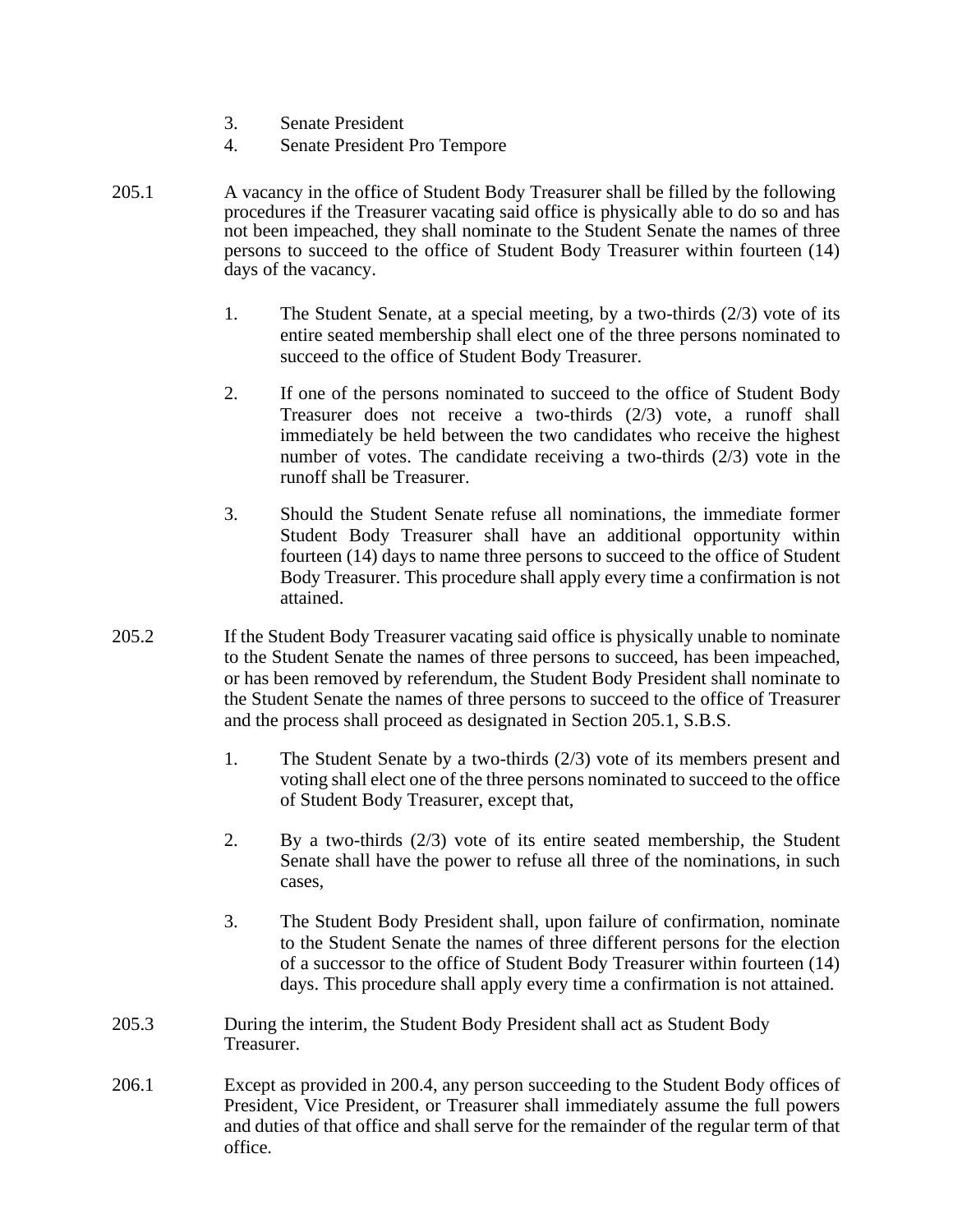- 207.1 All elections to provide for executive succession shall be held in accordance with the most recent edition of Robert's Rules of Order. Each member of the Student Senate voting in such an election shall cast only one vote for one of the three nominated candidates. In the event that a two-thirds majority of the members of the Student Senate is not cast for one of the three candidates nominated, then the candidate receiving the smallest number of votes shall be eliminated from the three nominations and a run-off election between the two remaining candidates shall be held to determine the successor to the executive office.
- 207.2 If no nominee receives a two-thirds (2/3) vote in a run-off election for the cases of Sections 202.1, 203.1, and 205.1, S.B.S., then both nominees shall be rejected.
- 208.1 A vacancy by resignation shall only exist when the officer submits a notarized letter to the Senate President and a copy to the Chief Justice of the Supreme Court of said letter.
- 209.1 If either the Student Body Vice President or Student Body Treasurer shall be appointed by the above methods due to a vacancy created by the last day of Summer B, then the remaining half of the term shall be placed on the Fall ballot as a general election for the respective office.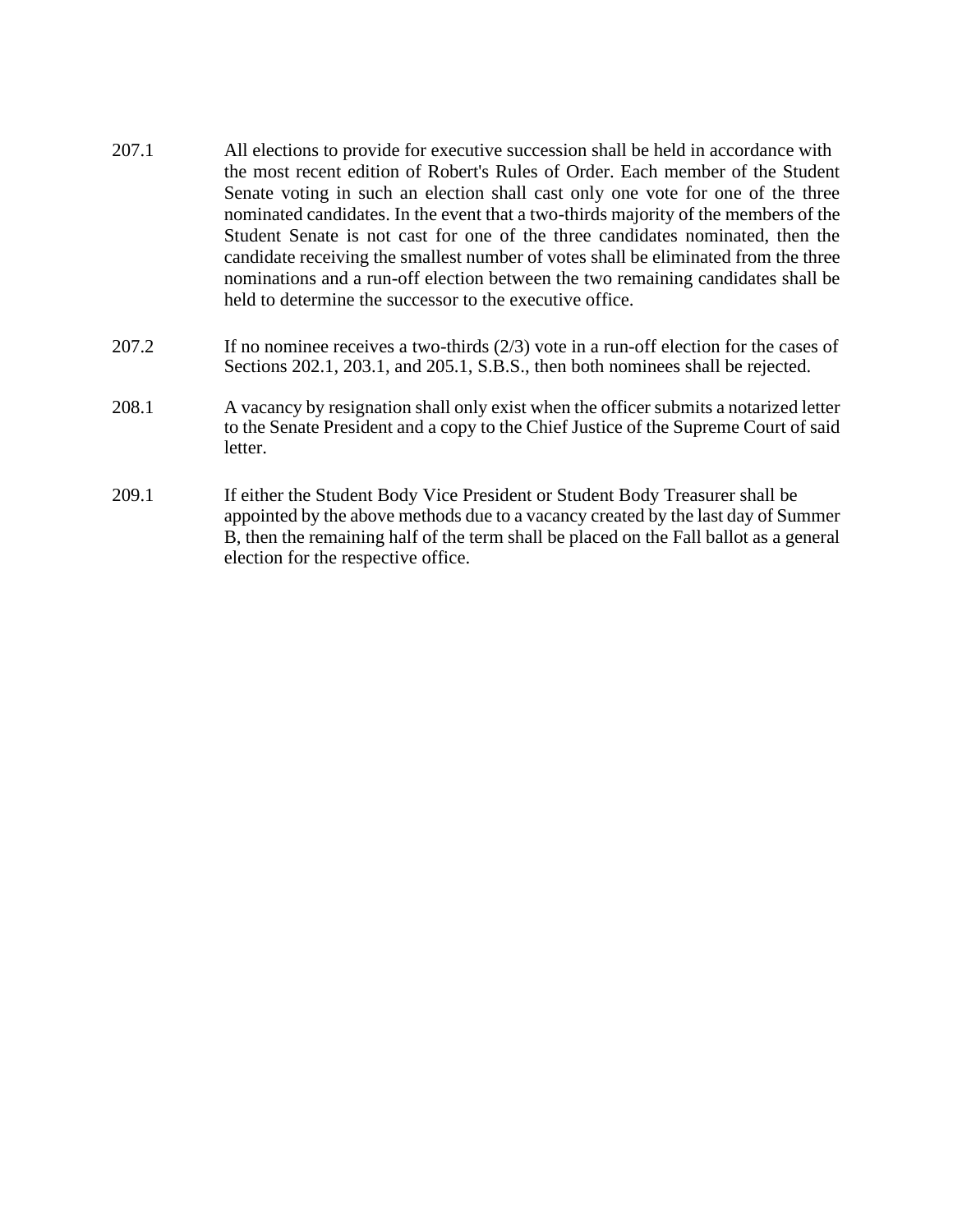CHAPTER 210 EXECUTIVE BRANCH OFFICIALS ESTABLISHMENT ACT (2000-120, 2000-130, 2001-135, 2002-118,2003-115, 2004-132, 2005-108, 2005-121, 2006-116, 2007-106, 2007-116, 2009-111, 2009-114, 2010-118, 2011-109, 2011-110, 2011-114, 2012-106, 2013- 101, 2015-105, 2016-105, 2017-105, 2019-109, 2020-1013, 2020-1020, 2021-115)

- 210.1 The Executive Branch Officials are responsible to the Student Body President, Student Body Vice President, and Student Body Treasurer in whose name each Executive Branch Official acts.
- 210.2 The Executive Secretaries shall serve as secretaries to the Student Body President on public policy decisions as well as the responsibilities established in Section 213.2, S.B.S.
- 210.3 The Executive Agency Heads shall serve as the directors of said agencies and assist the Student Body President as well as the responsibilities established in Section 213.3, S.B.S.
- 210.4 The Executive Cabinet shall be made up of Cabinet Chairs and Cabinet Directors that shall assist the Student Body Vice President in addition to the responsibilities established in Section 213.4, S.B.S.
- 211.1 The Student Body President shall have the power to remove any Executive Secretary or Executive Agency Head or seek removal pursuant to Chapters 306 and 307, S.B.S.
- 211.2 The Student Body Vice President shall have the power to remove any member of the Executive Cabinet or seek removal pursuant to Chapters 306 and 307, S.B.S.
- 211.3 The Student Body President additionally shall have the power to remove any member of the Executive Cabinet upon consultation with the Student Body Vice President, or seek removal pursuant to Chapters 306 and 307, S.B.S.
- 212.1 An Executive Branch Official shall assume office upon majority confirmation by the members of the Student Senate present and voting, unless otherwise provided by student body law.
- 212.2 The Student Senate shall be notified of the Executive Branch Official appointments no later than forty-eight (48) hours prior to the senate meeting at which the nominee is to be presented for confirmation.
- 213.1 The Executive Branch Officials shall be defined as the following:
	- 1. Executive Secretaries
	- 2. Executive Agencies
	- 3. Vice Presidential Executive Cabinet
- 213.2 The Executive Secretaries shall consist of the following officials:
	- 1. Secretary of Athletics and Recreation
	- 2. Secretary of Campus Safety
	- 3. Secretary of Graduate, Professional and Family
	- 4. Secretary of Finance and Fees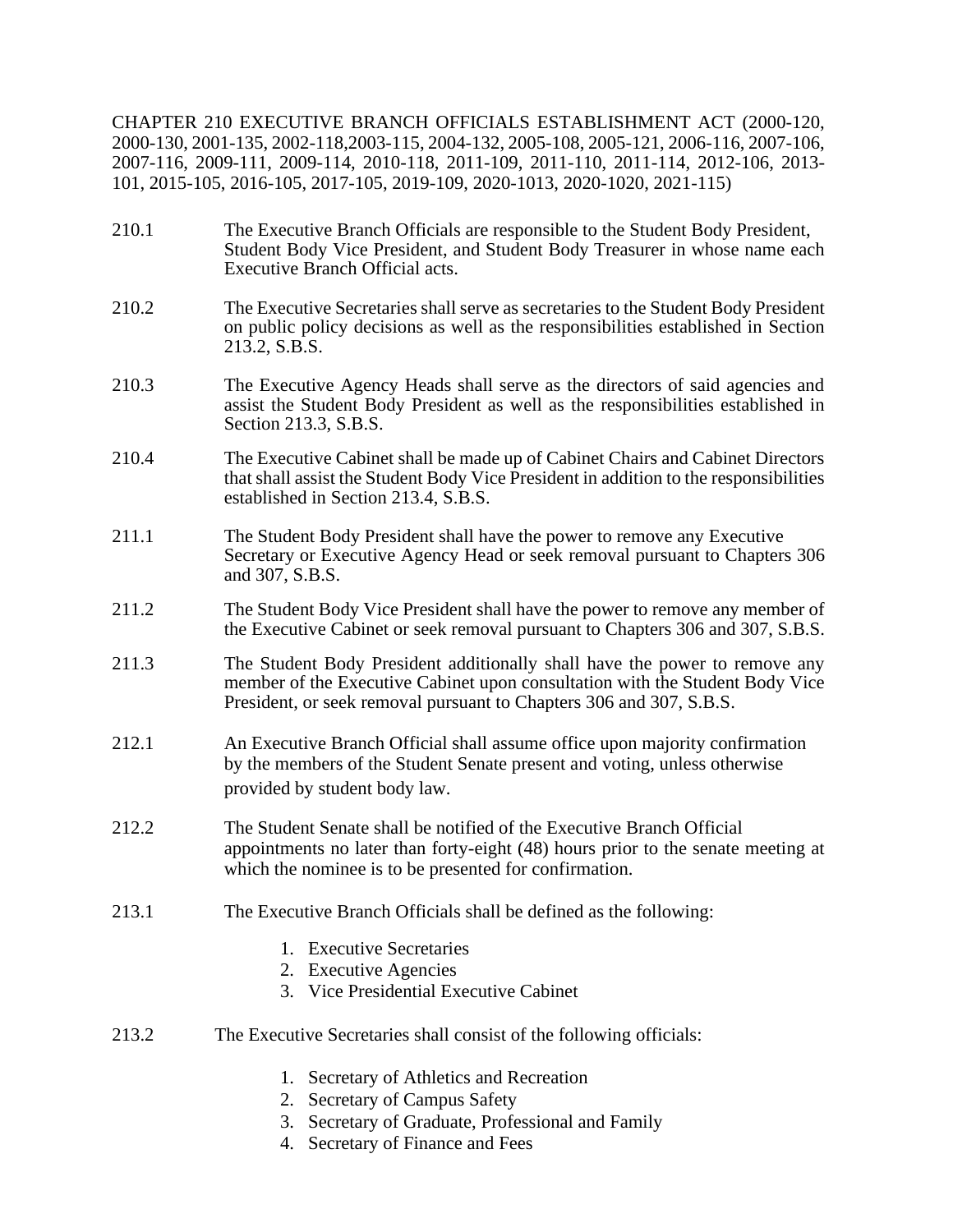- 5. Secretary of Health Affairs
- 6. Secretary of Legal Affairs
- 7. Secretary of Special Projects
- 8. Secretary of Student Services
- 9. Secretary of Academic Affairs
- 10. Secretary of Technology
- 11. Secretary of Satellite
- 12. Secretary of Diversity
- 13. Secretary of Press
- 14. Solicitor General
- 213.21 The Student Body President may set any formal or informal structures or reporting techniques that they deem appropriate for the efficient and productive operation of the Executive Secretaries.
- 213.3 The Executive Agencies shall consist of the following officials:
	- 1. Student Government Productions Chairperson
	- 2. Student Government Productions Comptroller
	- 3. ACCENT Chairperson
	- 4. External Affairs Chairperson
	- 5. Chomp the Vote Chairperson
	- 6. Nightlife Navigators Chairperson
	- 7. Gators Going Green Chairperson
	- 8. Action SG Chairperson
	- 9. Gator Innovators Chairperson
	- 10. Young Leaders Conference Chairperson
	- 11. Student Honor Code Administration Chairperson
	- 12. S.T.A.A.R Chairperson
	- 13. Big Event Chairperson
	- 14. Florida Student Government Institute Chairperson
	- 15. Class Councils Chairperson
	- 16. Bridges Multicultural Outreach Program Chairperson
- 213.31 Each Agency Head, with the exception of those mentioned in Section 213.311, S.B.S., will be required to keep at least one (1) office hour per week when class is in session to ensure that the student body can contact and share concerns and opinions with the Agency Heads. One of these hours must be served in the Student Government Office at a scheduled time that is constant during the semester.
- 213.311 The ACCENT and Student Government Productions Chairpersons will be required to keep at least three (3) office hours per week when class is in session to ensure that the student body can contact and share concerns and opinions with them. These hours must be served in their respective offices in the Student Government Office at a scheduled time that is constant during the semester.
- 213.32 Each Executive Agency Head may appoint eligible students to serve as staff to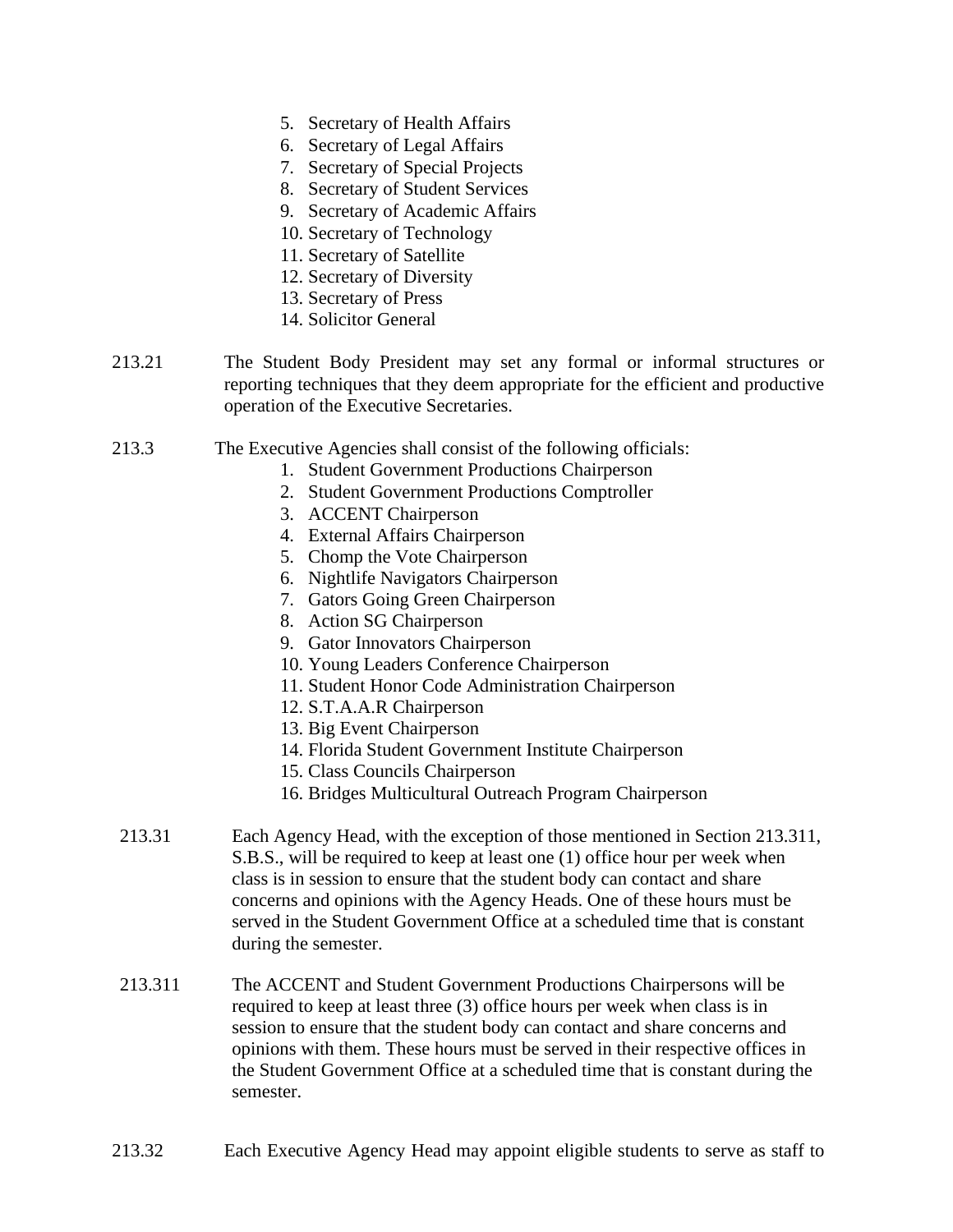assist the agency in ensuring that the goals and objectives of the Agency Head and Student Body President are fulfilled and as otherwise provided for by student body law.

- 213.4 The Executive Cabinet shall be arranged in the following offices:
	- A. Diversity Division Chairperson
		- 1. Disability Affairs Director
		- 2. Interfaith Affairs Director
		- 3. International Affairs Director
		- 4. Women's Affairs Director
		- 5. LGBTQ+ Affairs Director
		- 6. Multicultural Affairs Director
	- B. Student Life Division Chairperson
		- 1. Orange and Blue Director
		- 2. Greek Affairs Director
		- 3. Housing Affairs Director
		- 4. Veteran Affairs Director
		- 5. Health Affairs Director
		- 6. Finance and Affordability
	- C. Leadership and Service Division Chairperson
		- 1. Career Development Director
		- 2. Community Involvement Director
		- 3. External Communication Director
		- 4. Internal Relations Director
		- 5. External Relations Director
		- 6. Leadership Development and Involvement Director
	- D. Transition Division Chairperson
		- 1. PaCE Director
		- 2. Innovation Academy Director
		- 3. First Generation Director
		- 4. First-Year Experience Director
		- 5. Transfer Affairs Director
		- 6. Graduate Student Affairs Director
		- 7. Out of State Gators Director
- 213.41 There shall be at least one Executive Cabinet Chairperson for every eight (8) Executive Cabinet Directors and no more than one for every four (4) Executive Cabinet Directors.
- 213.42 The Executive Cabinet will meet at the discretion of the Student Body Vice President during the school year, so long as the Executive Cabinet meets at least once every two (2) weeks.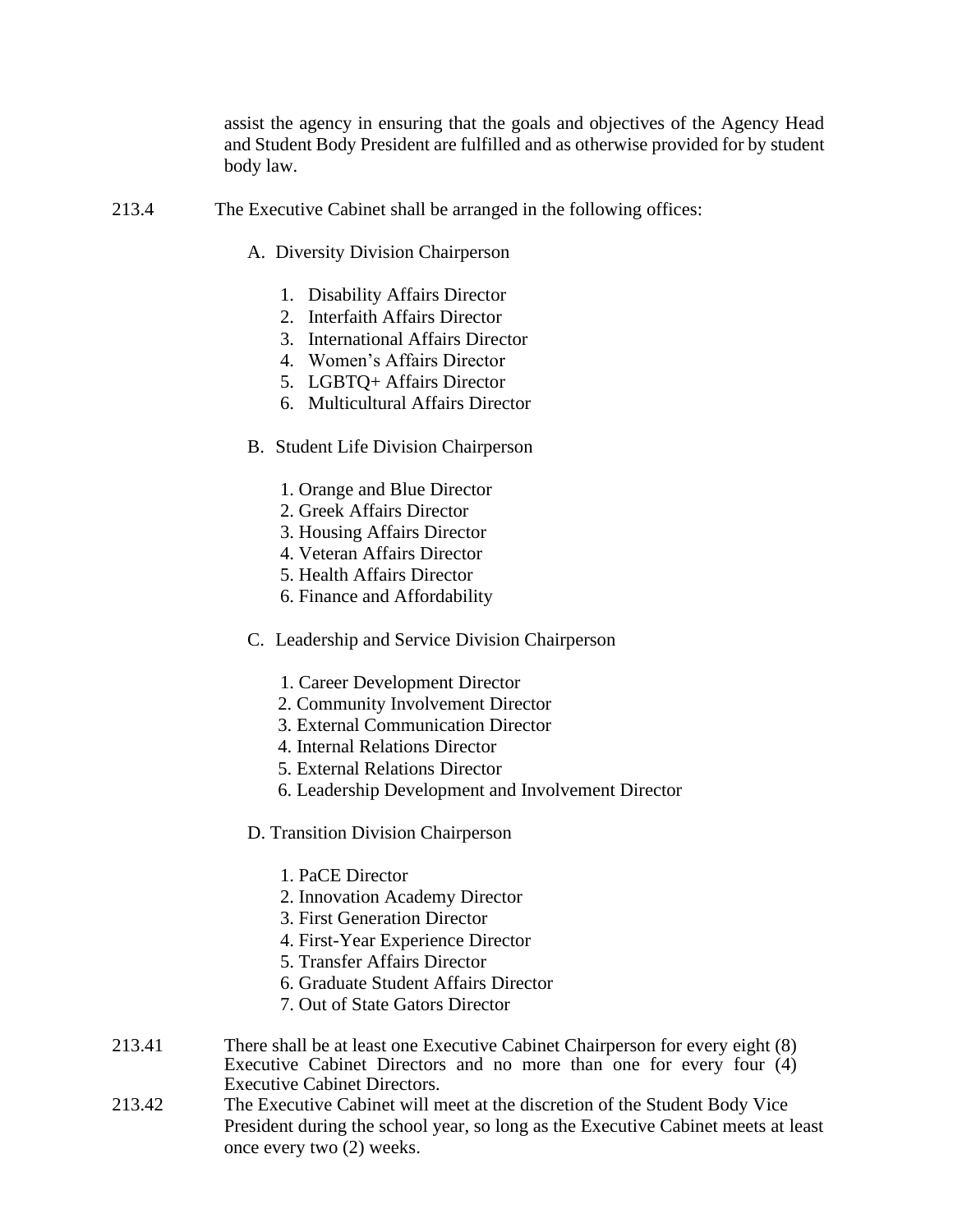- 213.43 Each Executive Cabinet Chairperson is responsible for assisting the Student Body Vice President in overseeing the Executive Cabinet Directors in the respective area to which the Chairperson is appointed.
- 213.44 Each Executive Cabinet Director has the responsibility to formulate projects and programs relating to their division that will benefit the Student Body. Each program and project will comply with Student Body Law and be executed as determined by the Student Body Vice President.
- 213.45 Each Executive Cabinet Chairperson and Executive Cabinet Director may appoint eligible students, with the approval of the Student Body Vice President to serve as cabinet staff to assist the officer in ensuring that the goals and objectives of the Executive Cabinet are fulfilled. In addition, assignments to staff may be made by the Student Body Vice President.
- 214.0 OFFICE OF THE STUDENT BODY TREASURER
- 214.1 In accordance with Article IV, Section 8 of the Constitution of the Student Body of the University of Florida, the Student Senate does hereby create the position of Assistant Treasurer, as provided by law for the wellbeing of the Student Body.
- 214.2 The Student Body Treasurer shall have the power to appoint as many Assistant Treasurers as is deemed necessary to ensure the efficient operation of Student Government Finance. Appointments are subject to a required two-thirds (2/3) approval by Student Senators present and voting in the Student Senate.
- 214.3 The Assistant Treasurer(s) shall assist the Student Body Treasurer in any capacity that the Treasurer deems appropriate.
- 214.4 An Assistant Treasurer may, upon written consent of the Treasurer, act on the Treasurer's behalf in the capacity of Student Body Treasurer.
- 214.5 No Assistant Treasurer may serve as Student Body Treasurer in the absence of the Student Body Treasurer for a period of longer than two (2) weeks without a two- thirds (2/3) approval of those present and voting at a regular meeting of the Student Senate.
- 214.6 The Student Body Treasurer may also appoint other aides to assist in educating the student body and student organizations about the Student Government funding process.
- 214.7 The Student Body Treasurer may set any formal or informal structures or reporting techniques that they deem appropriate for the efficient and productive operation of their office.
- 214.8 The Student Body Treasurer shall have the power to remove any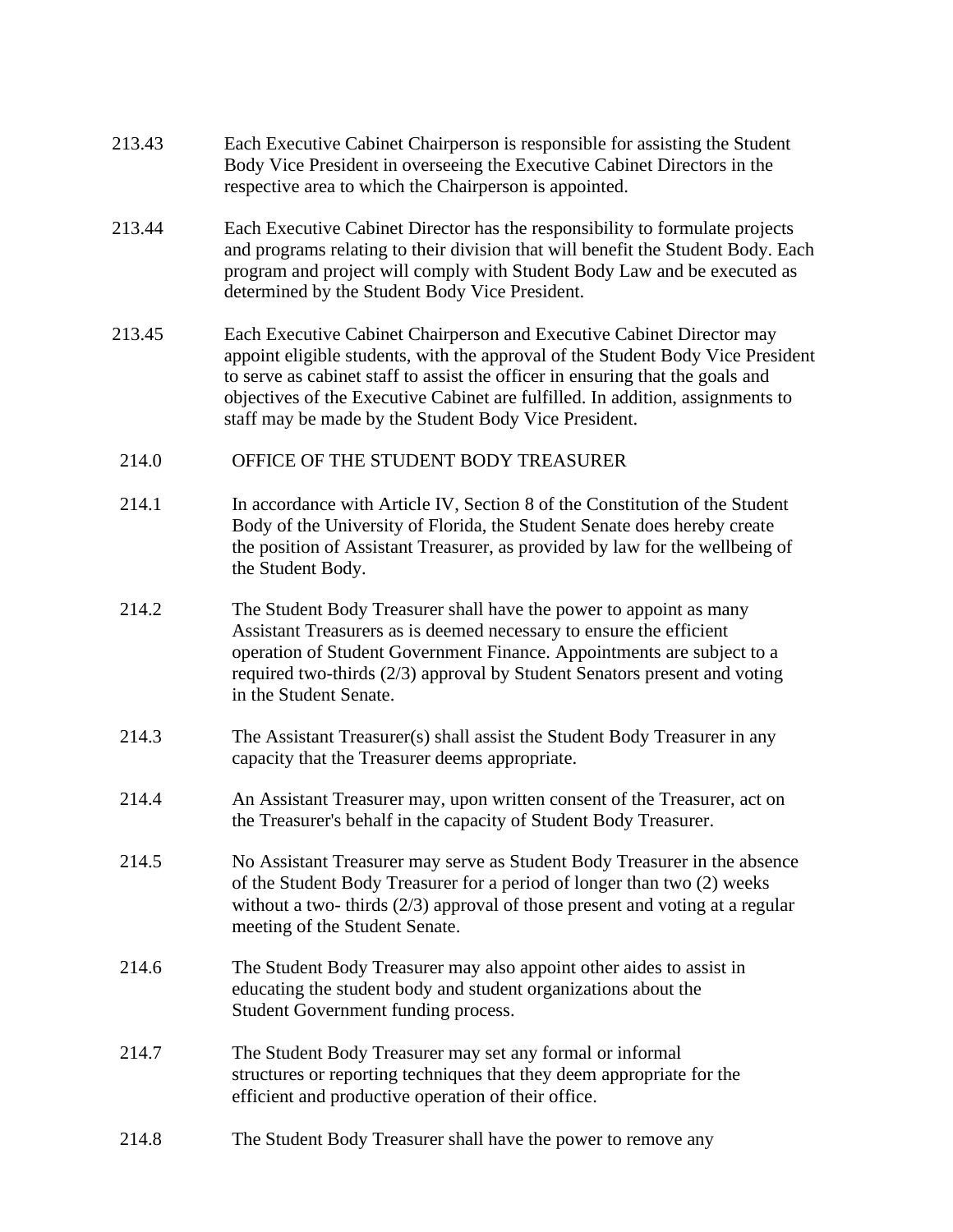|       | member of their staff at any time and for any such cause including<br>but not limited to misfeasance, malfeasance, or nonfeasance.                                                                                                                                                                                                                                                                                                                              |
|-------|-----------------------------------------------------------------------------------------------------------------------------------------------------------------------------------------------------------------------------------------------------------------------------------------------------------------------------------------------------------------------------------------------------------------------------------------------------------------|
| 215.0 | <b>CHIEFS OF STAFF FOR EXECUTIVE OFFICERS</b>                                                                                                                                                                                                                                                                                                                                                                                                                   |
| 215.1 | The constitutional officers of the Executive Branch; the Student Body<br>President, the Student Body Vice President, and the Student Body<br>Treasurer, may each appoint one (1) individual with the formal title of<br>Chief of Staff to serve in their respective areas of Student Government.                                                                                                                                                                |
| 215.2 | Each Chief of Staff shall serve as an assistant to the officer they serve in<br>accomplishing executive tasks. The duties of the Chiefs of Staff may<br>include but not be limited to preparing documents, serving as a liaison<br>between other students, officers and the Executive Officer; conducting<br>research; and attending meetings in the Student Body Officer's absence.<br>They shall relay all pertinent information to the Student Body Officer. |
| 215.3 | The Student Body Officer alone shall determine the specific responsibilities<br>and expectations of the appointed Chief of Staff.                                                                                                                                                                                                                                                                                                                               |
| 215.4 | The Chief of Staff shall not assume any specific constitutionally-defined<br>powers of the Student Body Officer which may include but not be limited<br>to the ability to vote, sign documents, allocate Student Government funds,<br>or dismiss officers.                                                                                                                                                                                                      |
| 215.5 | Only the appointing Student Body Officer may declare or dismiss a Chief<br>of Staff. The Chief of Staff shall not need approval of any other officer or<br>body.                                                                                                                                                                                                                                                                                                |
| 216.0 | TEMPORARY CREATION OF AGENCIES OR PROGRAMS                                                                                                                                                                                                                                                                                                                                                                                                                      |
| 216.1 | The Student Body President may create a new agency or program under<br>Title II, S.B.S Any position created under Section 216.1, S.B.S. may only<br>exist for the Student Body President's term of office. If the position, or a<br>position with a similar purpose, is to be extended past the Student Body<br>President's term of office, it must be codified under Title II, S.B.S                                                                           |
| 216.2 | Any individual nominated for a position created under Section 216.1,<br>S.B.S. shall take office upon a majority confirmation by the members<br>present and voting of the Student Senate.                                                                                                                                                                                                                                                                       |
| 216.3 | Any official in charge of an agency or program created under Section                                                                                                                                                                                                                                                                                                                                                                                            |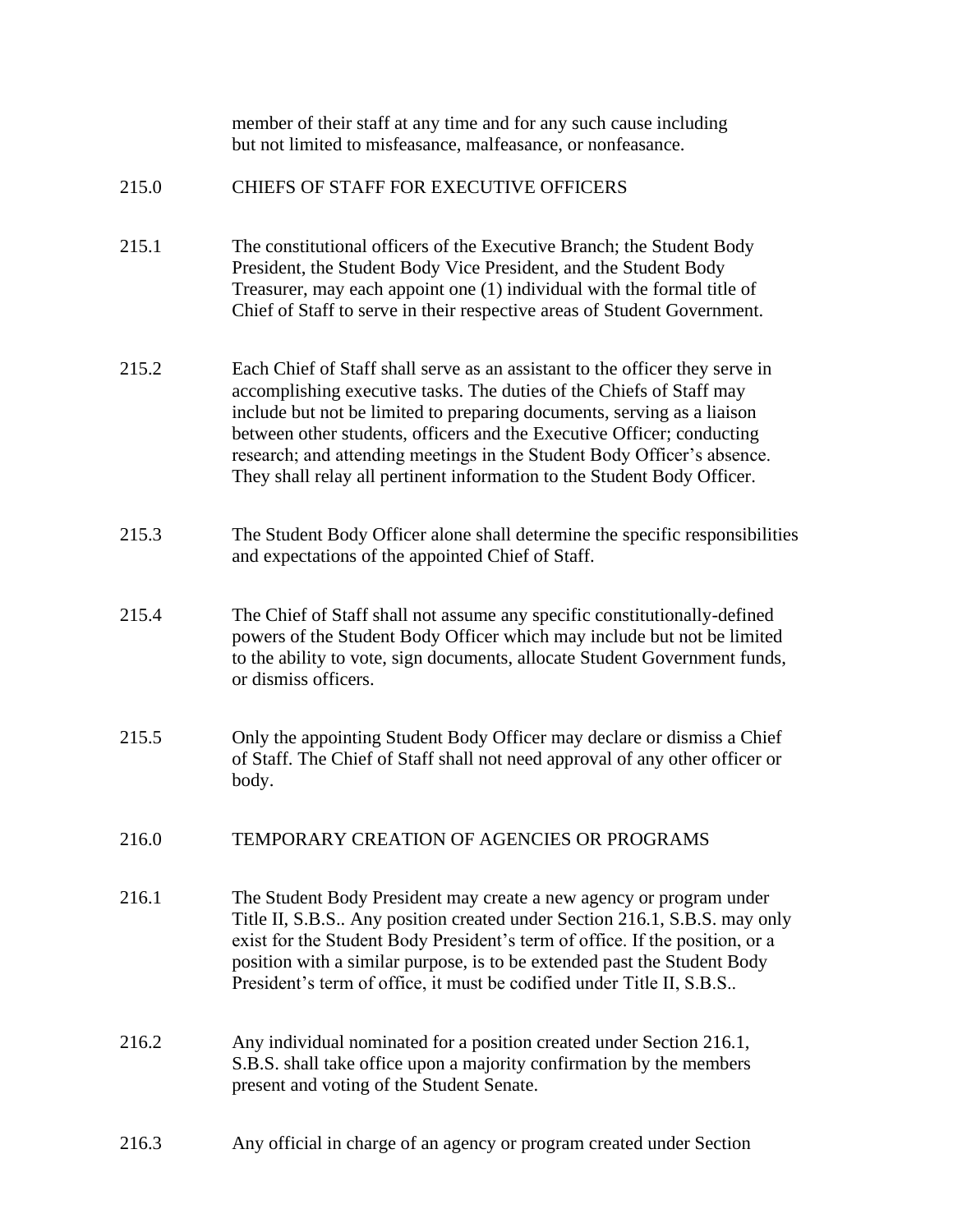216.1, S.B.S. shall make a report to the Student Senate at least once per semester regarding all progress and activities.

### 217.0 OFFICE OF THE STUDENT BODY PRESIDENT-ELECT

- 217.1 The purpose of this section is to promote the orderly transfer of the executive power in connection with the expiration of the term of office of a Student Body President and the inauguration of a new Student Body President. The student body's interest requires that such transitions in the office of Student Body President be accomplished so as to assure continuity in the faithful execution of the laws.
- 217.11 There is hereby created the Office of the Student Body President-elect as defined in Article IX, Section 1(h) of the Student Body Constitution.
- 217.2 The Student Body President-elect, may at any time after the certification of the Spring Election results, submit to the Student Senate, their nominees for Agency Heads, Executive Secretaries, Cabinet Chairpersons, and Cabinet Directors pursuant to Section 213, S.B.S., for terms to begin concurrently with the incoming Student Body President.
- 217.3 The Student Body President-elect shall have at their disposal, access to staff, email, and other resources necessary to facilitate transition and other such activities not prohibited by student body law.

### 218.0 OFFICE OF THE STUDENT BODY VICE PRESIDENT-ELECT

- 218.1 The purpose of this section is to promote the orderly transfer of the executive power in connection with the expiration of the term of office of a Student Body Vice President and the inauguration of a new Student Body Vice President. The student body's interest requires that such transitions in the office of Student Body Vice President be accomplished so as to assure continuity in the faithful execution of the laws.
- 218.11 There is hereby created the Office of the Student Body Vice President-elect as defined in Article IX, Section 1(h) of the Student Body Constitution.
- 218.2 The Student Body Vice President-elect shall have at their disposal, access to staff, email, and other resources necessary to facilitate transition and to conduct such activities not prohibited by student body law.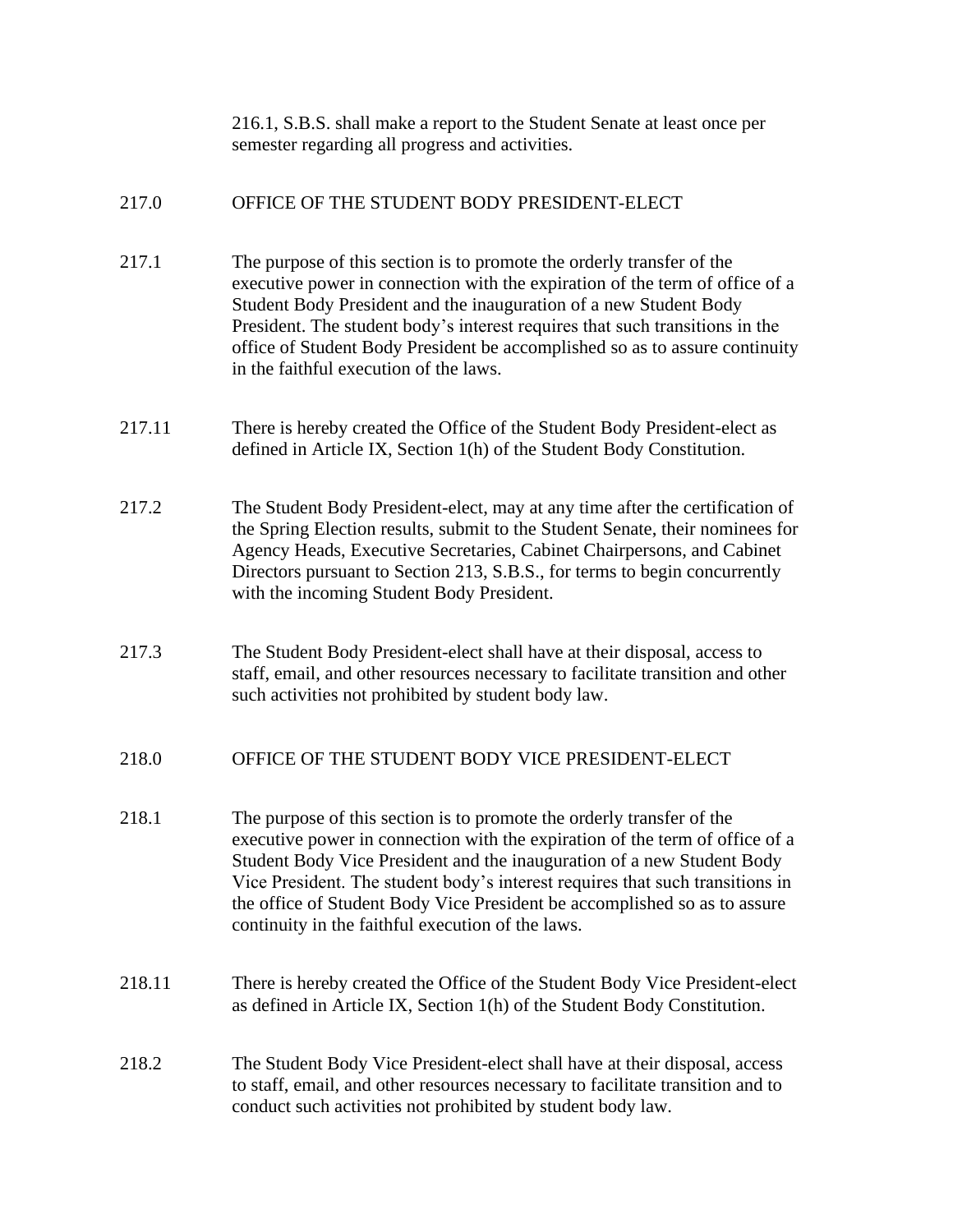### 219.0 OFFICE OF THE STUDENT BODY TREASURER-ELECT

- 219.1 The purpose of this section is to promote the orderly transfer of the executive power in connection with the expiration of the term of office of a Student Body Treasurer and the inauguration of a new Student Body Treasurer. The student body's interest requires that such transitions in the office of Student Body Treasurer be accomplished so as to assure continuity in the faithful execution of the laws.
- 219.11 There is hereby created the Office of the Student Body Treasurer-elect as defined in Article IX, Section 1(h) of the Student Body Constitution.
- 219.2 The Student Body Treasurer-elect, may at any time after the certification of the Spring Election results, submit to the Student Senate, their nominees for Assistant Treasurers pursuant to Section 214, S.B.S., for terms to begin concurrently with the incoming Student Body Treasurer.
- 219.3 The Student Body Treasurer-elect shall have at their disposal, access to staff, email, and other resources necessary to facilitate transition and other such activities not prohibited by student body law.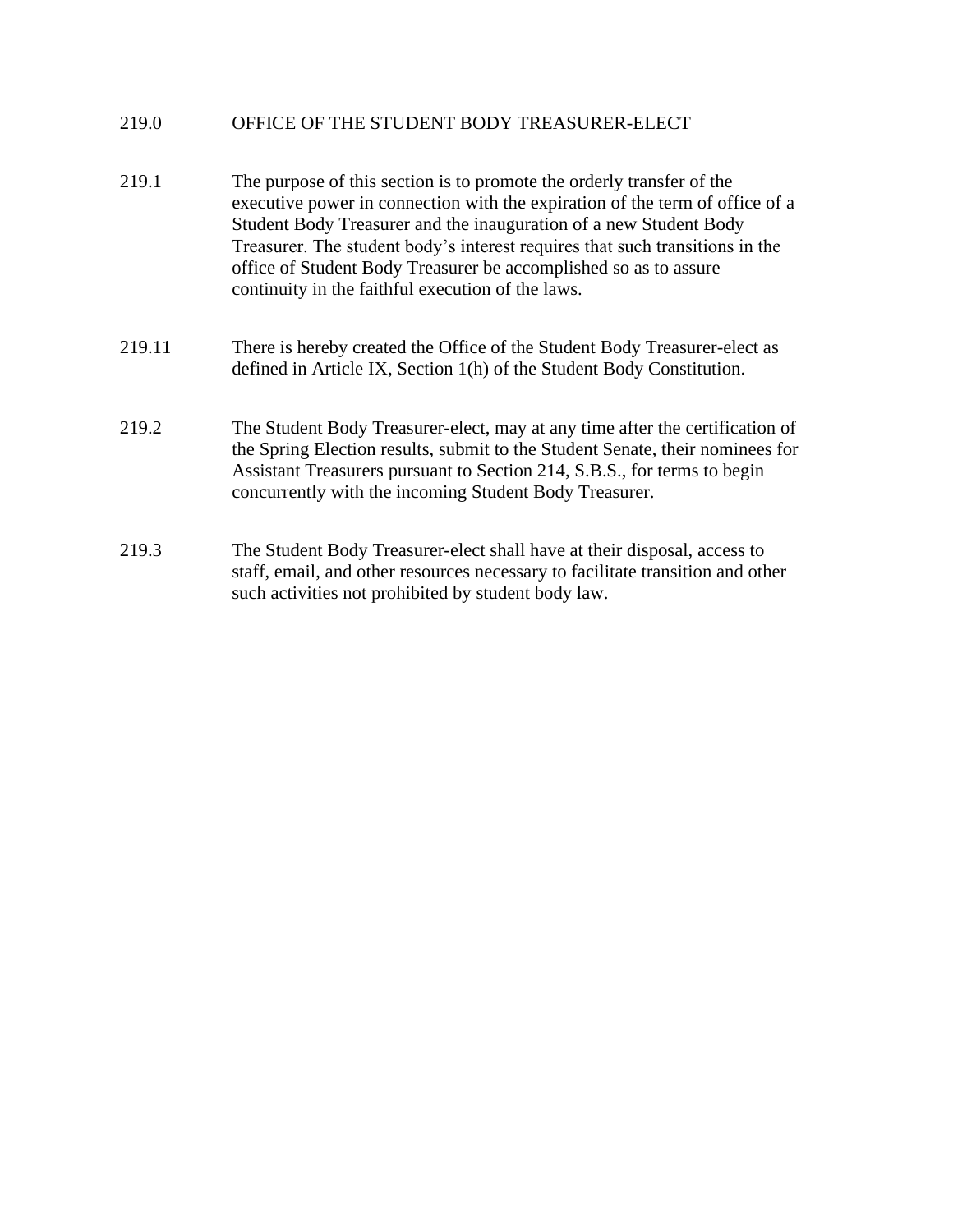CHAPTER 220 STUDENT GOVERNMENT PRODUCTIONS (69-112, 69-115, 71-118, 71-140, 72-161, 91- 103, 96-127, 98-100, 2003-125, 2006-133, 2007-129, 2014-112, 2016-105, 2021-115)

- 220.1 Student Government Productions, as an agency of Student Government, shall operate under the authority of the Student Body President who shall be empowered to remove from positions those individuals guilty of malfeasance, misfeasance, or nonfeasance.
- 220.11 A member of Student Government Productions may also be removed by following the procedures as outlined Chapter 306 and 307, S.B.S.
- 220.2 Student Government Productions shall exist as an agency of Student Government, in order to provide a well-balanced variety of free and paid entertainment throughout the academic year. Student Government Productions shall be the sole Student Government-funded agency for booking youth-oriented, contemporary entertainment and shall coordinate all contractual, financial, promotional and production details for these productions.
- 220.3 There shall be a Student Government Productions Chairperson who shall be responsible for scheduling entertainment, negotiating contracts, formulating a budget, and overseeing all other activities of Student Government Productions. They shall be appointed by the Student Body President and shall assume office upon majority confirmation by the members of the Student Senate present and voting.
- 220.31 The Chairperson shall coordinate communications and serve as a liaison between the organization and the Stephen C. O'Connell Center, the UF Administration, the UF Athletic Association, the Student Government Executive Committee, the Student Senate and any other group or business with whom the organization regularly does business.
- 220.32 The Chairperson shall make an oral report to the Student Senate at least once a semester regarding the progress of Student Government Productions.
- 220.4 The Student Government Productions Chairperson shall appoint a minimum of two (2) and a maximum of four (4) Vice-Chairpersons subject to approval by the Student Body President. The Vice-Chairpersons shall assist the Chairperson in all phases of the operation of the organization and shall serve terms running concurrently with that of the Chairperson.
- 220.5 Student Government Productions shall have a Comptroller who shall be responsible for overseeing the financial and accounting procedures of Student Government Productions. They shall be appointed by the Student Body President

and shall assume office upon majority confirmation by the members of the Student Senate present and voting.

220.51 The Comptroller may appoint, with the approval of the Student Body President, up to two (2) Assistant Comptrollers to assist in overseeing the financial and accounting procedures of Student Government Productions.

220.52 INTENT: It is the intent of Section 220.5, S.B.S. to provide quality entertainment to the student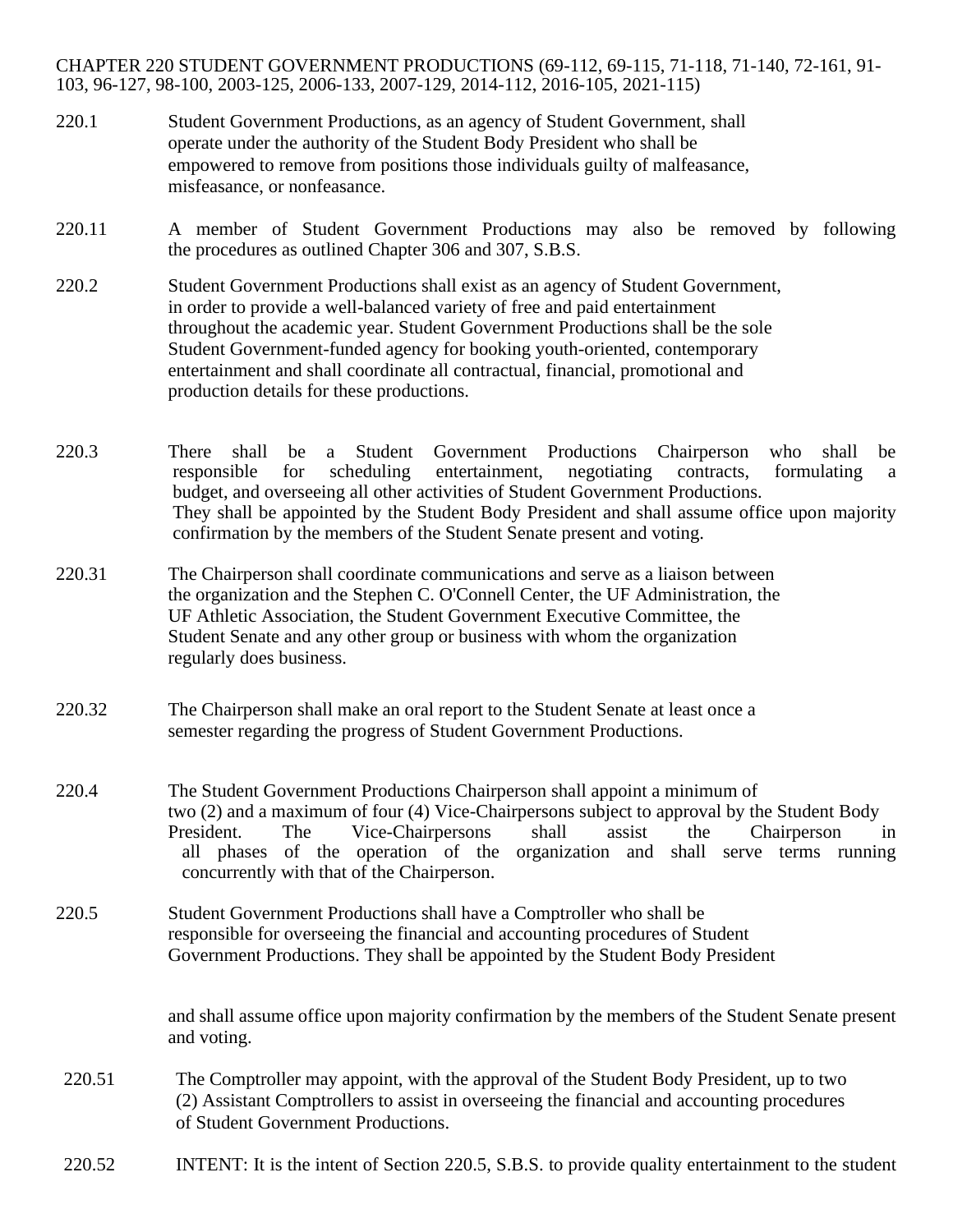body while maintaining fiscal responsibility. The Comptroller shall ensure that Student Government Productions adheres to the budget of the current fiscal year. The Chairperson shall oversee, and be the primary decision-maker, on all production aspects of Student Government Productions. It is also the intent of this act that the Comptroller possess a sound financial background. Furthermore, the Chairperson should be familiar with the internal procedures of Student Government Productions.

- 220.6 The remainder of the organization's structure shall be left up to the Chairperson and approved by the Student Body President.
- 220.71 The Chairperson and Comptroller shall serve in office from the time that the Student Senate approves the appointment until the last day of classes in the Spring semester at 8am ET.
- 220.72 Should the Chairperson or Comptroller resign or be removed from office, a successor shall be appointed through the same procedures used to make the original appointment.
- 220.73 Any replacement Chairperson or Comptroller approved shall serve only until the last day of classes in the Spring semester at 8am ET, unless reappointed pursuant to Section 220.3, S.B.S., or Section 220.5, S.B.S., whichever is applicable.
- 220.8 Before any offer is made by Student Government Productions to a prospective entity, an event planning budget request shall be submitted by the Chairperson of Student Government Productions to the Comptroller and subject to the Comptroller's approval. Said approval is to be based solely on financial concerns as determined by the Comptroller prior to an offer being made. Upon approving an event budget and the offer subsequently being made, the Comptroller shall consider the funds enumerated in the said budget encumbered until either the offer is ultimately refused or the event is concluded.
- 220.81 An event planning budget shall detail expected expenses for a specific event.
- 220.82 The Student Government Productions advisor shall sign the final offer proposal prior to releasing it to the prospective entity. The offer shall not be sent without the advisor's signature.
- 220.9 Upon submission of the event budget, the Comptroller will have a maximum period of three (3) business days to approve, disapprove, or edit said budget. If no action is taken within three (3) business days, it is up to the discretion of the Student Government Productions Chairperson whether the offer will move forward. Sub-budget requests submitted to and by the Chairperson shall be forwarded to:
	- 1. Student Government Office Manager for verification of date
	- 2. Student Body President
	- 3. Student Government Finance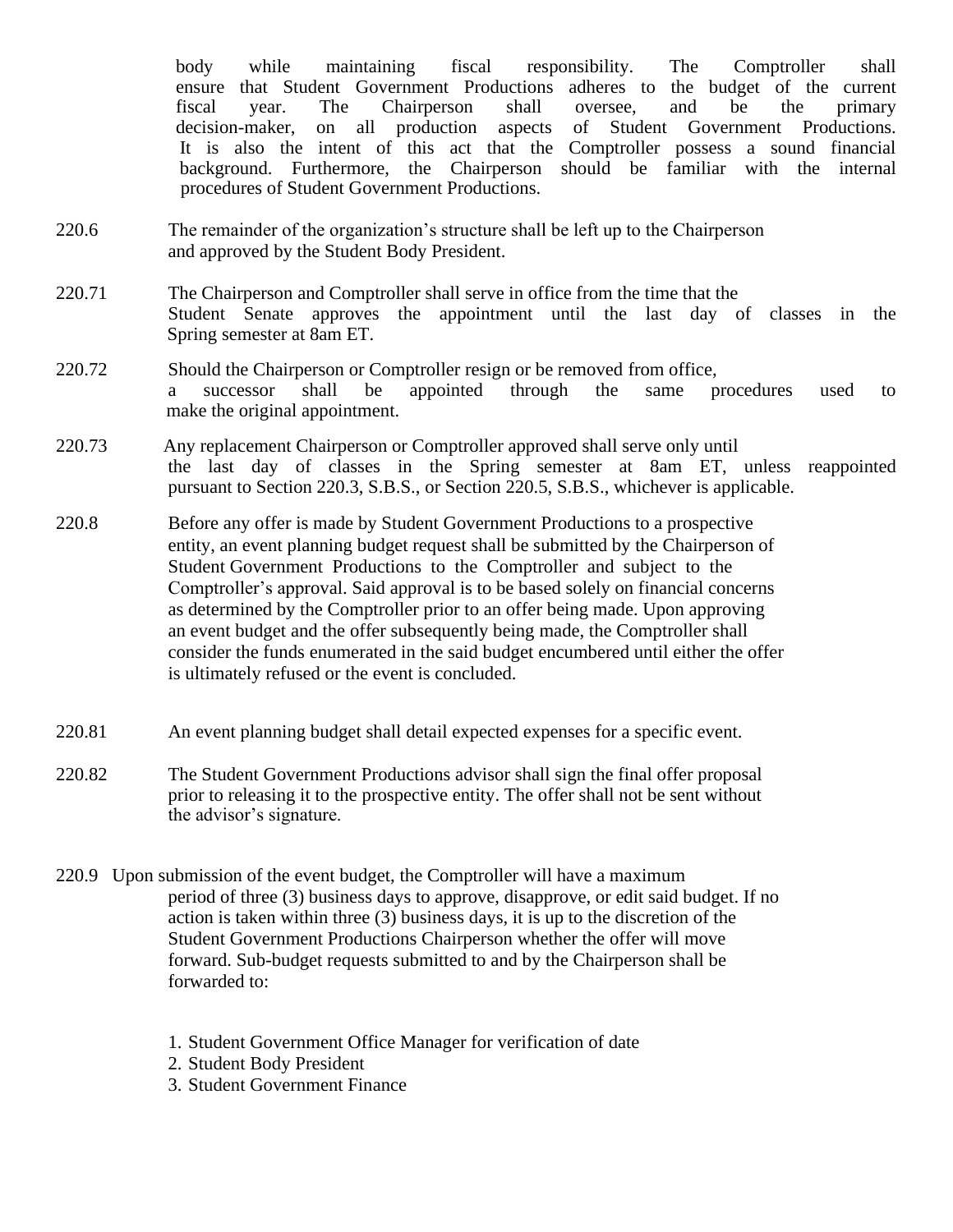CHAPTER 221 ACCENT (68-124, 70-118, 71-140, 71-147, 72-161, 77-116, 79-264, 80-113, 80-163, 81-112, 82-145, 84-174, 89-106, 91-103, 96-127, 98-100, 2004-127, 2007-124, 2016-105, 2021-115)

- 221.1 ACCENT, as an agency of Student Government, shall operate under the authority of the Student Body President who shall be empowered to remove from position those individuals guilty of malfeasance, misfeasance, or nonfeasance.
- 221.11 A member of ACCENT may also be removed by following the procedures as outlined per Chapter 306 and 307, S.B.S.
- 221.2 ACCENT shall be an agency of Student Government whose purpose is to provide a wide range of speakers throughout the academic year and shall coordinate all contractual, financial, promotional and production details of these lectures.
- 221.3 There shall be an ACCENT Chairperson who shall be responsible for scheduling entertainment, negotiating contracts, formulating a budget, and overseeing all other activities of ACCENT. They shall be appointed by the Student Body President and shall assume office upon majority confirmation by the members of the Student Senate present and voting.
- 221.31 The Chairperson shall coordinate communications and serve as a liaison between the organization and the Stephen C. O'Connell Center, the UF Administration, the UF Athletic Association, the Student Government Executive Committee, the Student Senate and any other group or business with whom the organization regularly does business.
- 221.32 The Chairperson shall make an oral report to the Student Senate at least once a semester regarding the progress of ACCENT.
- 221.41 The Chairperson shall serve in office from the time that the Student Senate approves the appointment until the last day of classes in the Spring semester at 8am ET.
- 221.42 Should the Chairperson resign or be removed from office, a successor shall be appointed through the same procedure used to make the original appointment.
- 221.43 Any replacement Chairperson approved shall serve only until the last day of classes in the Spring semester at 8am ET, unless reappointed pursuant to Section 221.3, S.B.S.
- 221.5 The ACCENT Chairperson shall appoint three (3) Vice-Chairpersons subject to confirmation by the Student Body President. The vice-chairpersons shall assist the Chairperson in all phases of the operation of the organization and shall serve terms running concurrently with that of the Chairperson. The remainder of the organizational structure shall be left up to the Chairperson and confirmed by the Student Body President.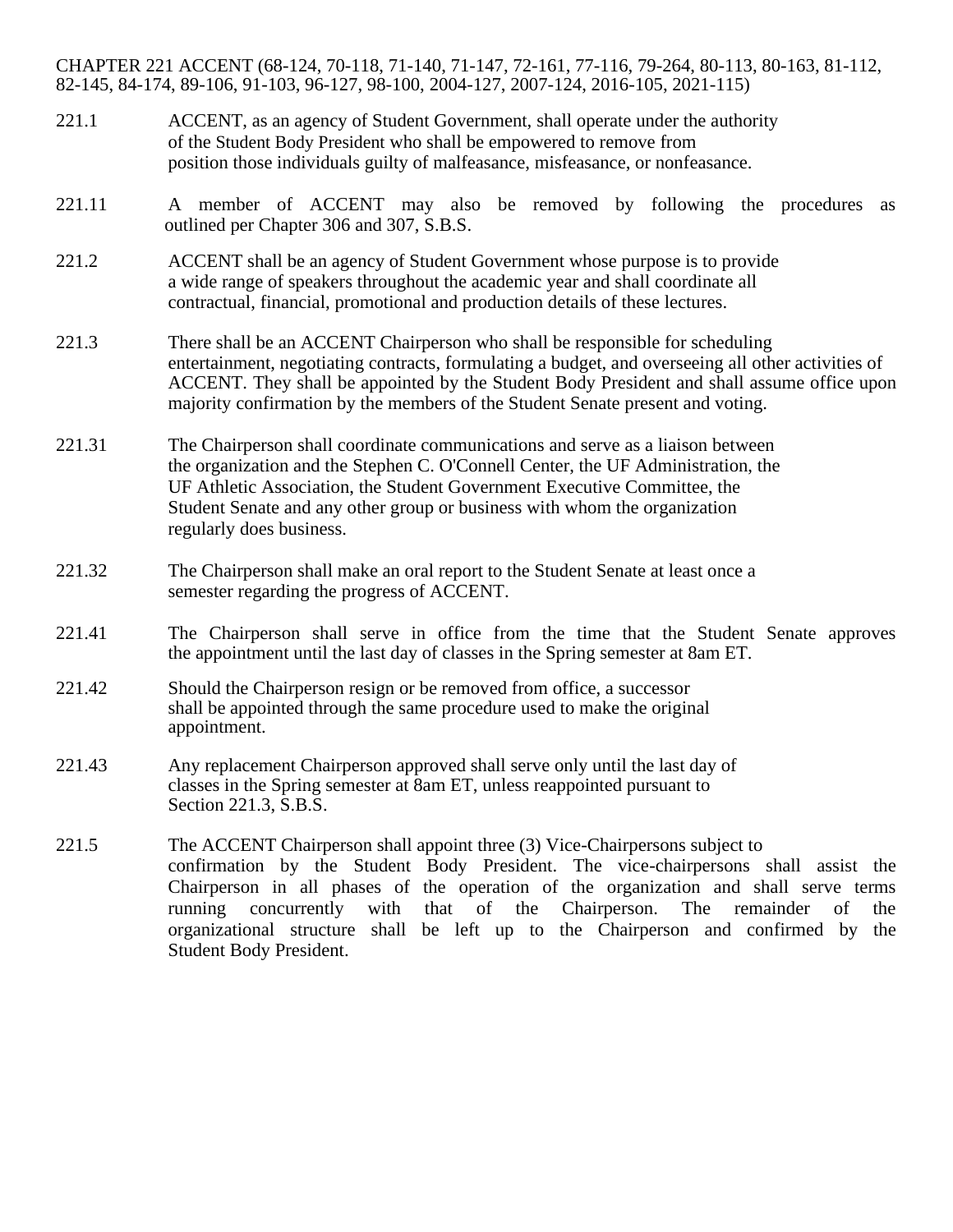CHAPTER 222 UNIVERSITY OF FLORIDA EXTERNAL AFFAIRS (92-140, 97-129, 2002-132, 2007-110, 2007-125, 2012-105, 2016-105, 2021-115)

222.1 External Affairs, as an agency of Student Government, shall operate under the authority of the Student Body President who shall be empowered to remove from position those individuals guilty of malfeasance, misfeasance, or nonfeasance. 222.11 A member of External Affairs may also be removed by following the procedures as outlined per Chapter 306 and 307, S.B.S. 222.2 External Affairs shall be an agency of Student Government whose purpose is to represent Student Government to any external legislature or municipality and shall coordinate all financial details of this representation. 222.3 There shall be an External Affairs Chairperson who shall be responsible for programs, finances, and overseeing all other activities of the External Affairs Agency. 222.31 The Chairperson shall coordinate communications and serve as official liaison of Student Government to the U.S. Congress, the Florida State Legislature, and Local and County Municipalities, or any other external group or business with which the organization has regular contact. 222.32 The Chairperson may appoint an official delegate to serve as the official liaison between Student Government and any of the bodies referenced in Section 222.31, S.B.S.. 222.33 The Chairperson shall make an oral reports to the Student Senate at least once a semester regarding the lobbying efforts of the University of Florida Student Government. 222.41 The Chairperson shall serve in office from the time that the Student Senate approves the appointment until the last day of classes in the Spring semester at 8am ET. 222.42 Should the Chairperson resign or be removed from office, a successor shall be appointed through the same procedure used to make the original appointment. 222.43 Any replacement Chairperson approved shall serve only until the last day of classes in the Spring semester at 8am ET, unless reappointed pursuant to 217. 222.5 The External Affairs Chairperson shall appoint no less than three (3) and no more than five (5) Vice Chairpersons subject to approval by the Student Body President. The Vice Chairpersons shall serve terms running concurrently with the External Affairs Chairperson. The remainder of the organizational structure shall be left up to the External Affairs Chairperson and approved by the Student Body President. 224.51 The External Affairs Chairperson, with the consent of the Student Body President, shall assign to each Vice Chairperson a program that the Vice Chairperson is responsible for overseeing and/or a specific governmental agency that the Vice Chairperson will act as a liaison to on behalf of Student Government. 224.52 The External Affairs Chairperson shall appoint at least a Vice Chair of Policy and a Vice Chair of Community and Political Affairs subject to approval by the Student Body President. The Vice Chair of Policy shall be responsible for representing the interests of the student body on a state and national level. The Vice Chair of Community and Political Affairs shall be responsible for representing the interests of the student body on a local level.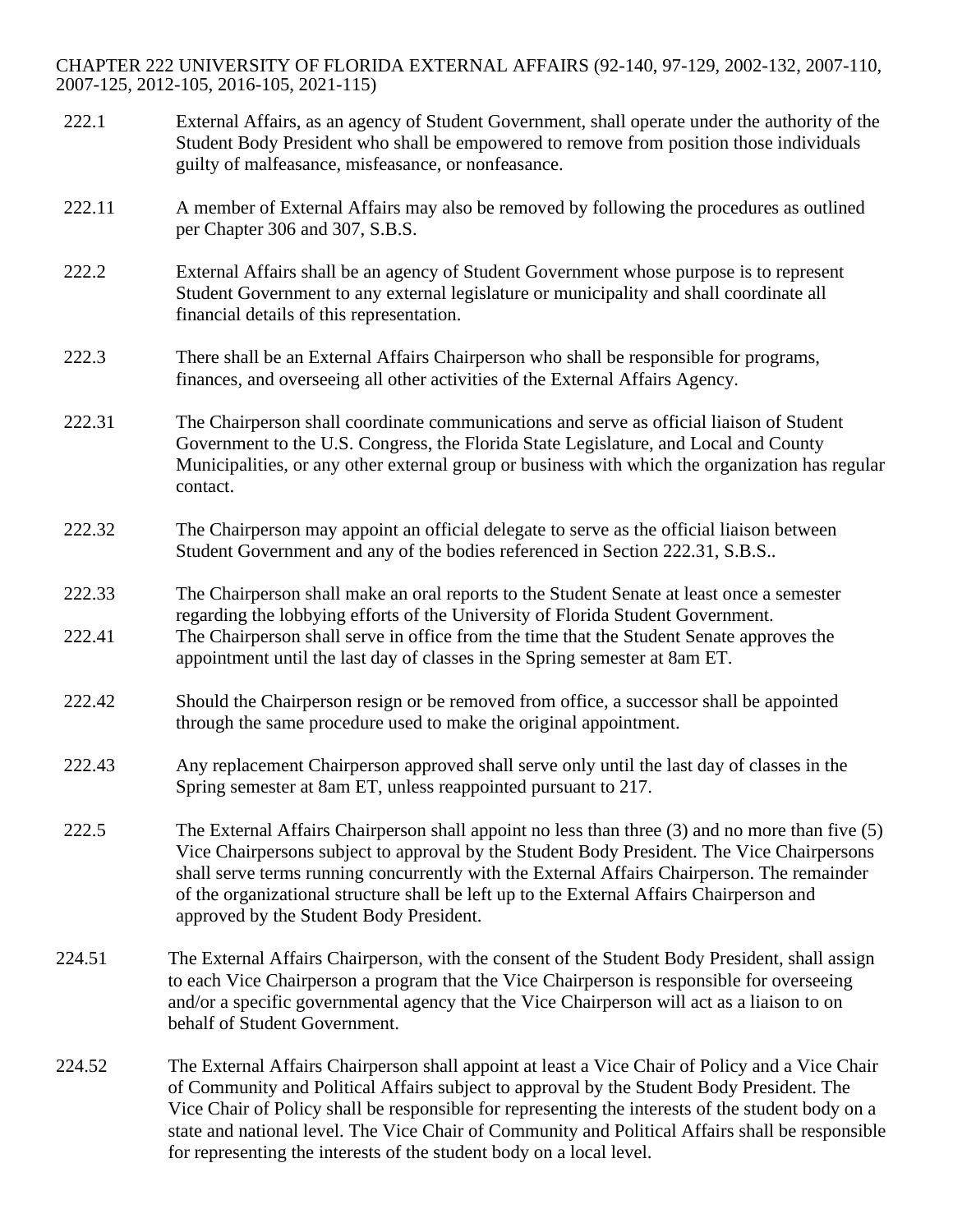### CHAPTER 223 - CHOMP THE VOTE (2008-103, 2016-105, 2021-115)

| 223.1  | Chomp the Vote, as an agency of Student Government, shall operate under the authority of the<br>Student Body President who shall be empowered to remove from position those individuals<br>guilty of malfeasance, misfeasance or nonfeasance.                                                                                                                                                                                              |
|--------|--------------------------------------------------------------------------------------------------------------------------------------------------------------------------------------------------------------------------------------------------------------------------------------------------------------------------------------------------------------------------------------------------------------------------------------------|
| 223.11 | A member of Chomp the Vote may also be removed by following the procedures as outlined<br>per Chapter 306 and 307, S.B.S.                                                                                                                                                                                                                                                                                                                  |
| 223.2  | Chomp the Vote shall be an agency of Student Government whose purpose is to provide the<br>students of the University of Florida with the opportunities to register or update their voter<br>information, educate students about political issues, and provide conducive measures to<br>encourage students to vote. All of these duties shall be performed in a non-partisan and legal<br>way as defined by the State of Florida Statutes. |
| 223.3  | There shall be a Chomp the Vote Chairperson who shall be responsible for overseeing all<br>activities of the Chomp the Vote Program. They shall be appointed by the Student Body<br>President and shall assume office upon majority confirmation by the members of the Student<br>Senate present and voting.                                                                                                                               |
| 223.31 | The Chairperson shall make a good faith effort to work with the ideals and goals of the Alachua<br>County Supervisor of Elections and shall make every effort to keep the aforementioned body<br>informed of its activities.                                                                                                                                                                                                               |
| 223.32 | The Chairperson shall make an oral reports to the Student Senate at least twice once a semester<br>regarding its registration, education, and mobilization efforts.                                                                                                                                                                                                                                                                        |
| 223.41 | Should the Chairperson resign or be removed from office, a successor shall be appointed<br>through the same procedure used to make the original appointment.                                                                                                                                                                                                                                                                               |
| 223.42 | The Chairperson shall serve only until the last day of classes in the Spring semester at 8am ET,<br>unless reappointed pursuant to 218 Section 223.3, S.B.S.                                                                                                                                                                                                                                                                               |
| 223.43 | Any replacement Director approved shall serve only until the last day of classes in the Spring<br>semester at 8am ET, unless reappointed pursuant to Section 223.3, S.B.S.                                                                                                                                                                                                                                                                 |
| 223.5  | The Chomp the Vote Chairperson shall appoint the number of officials and program members<br>that is deemed necessary to effectively achieve the program's goals. The organizational<br>structure shall be left up to the Chomp the Vote Chairperson and approved by the Student Body<br>President.                                                                                                                                         |
| 223.6  | The Chairperson shall make a good faith effort to promote non-partisan registration, education<br>and mobilization.                                                                                                                                                                                                                                                                                                                        |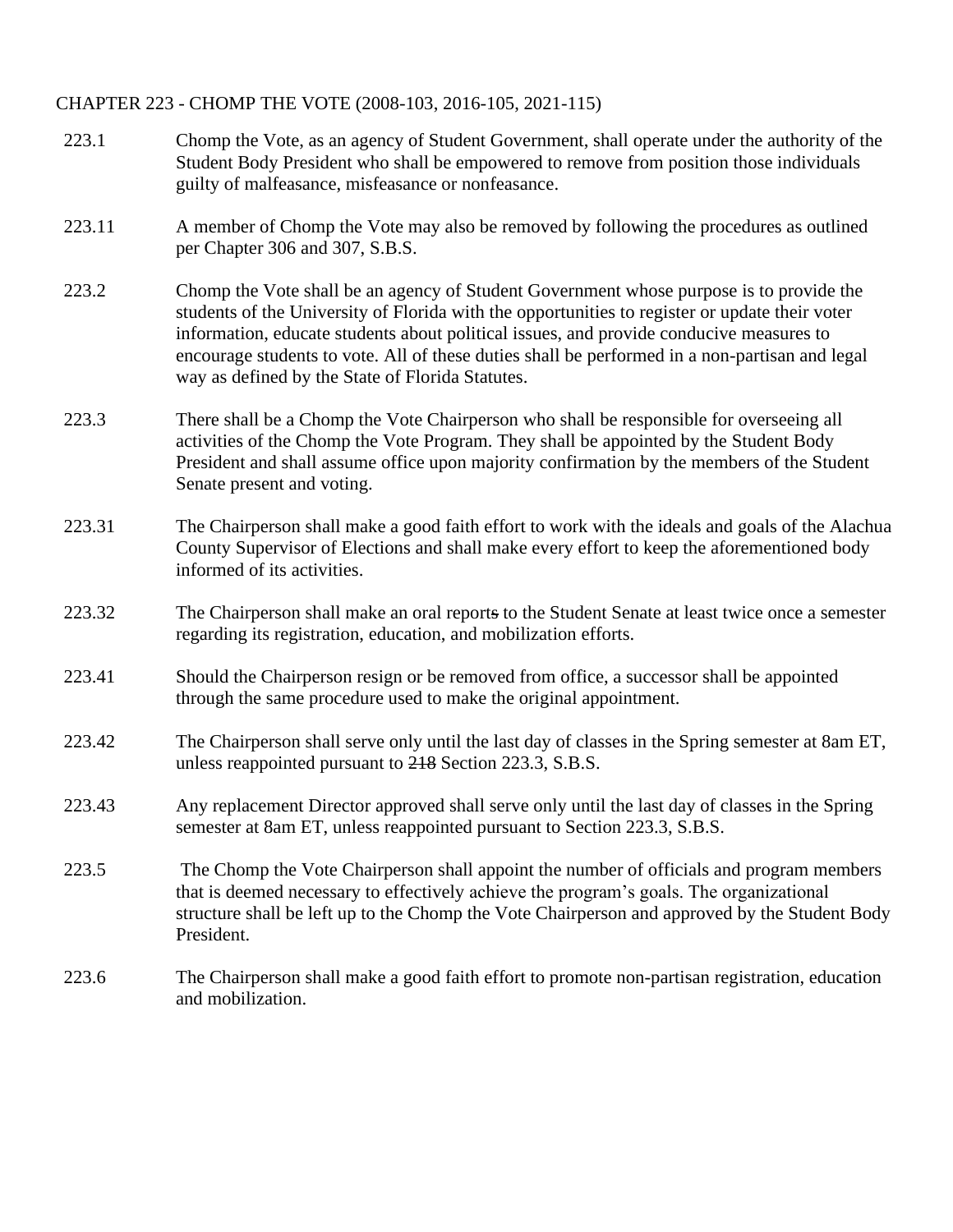CHAPTER 224 - S.T.A.A.R. (STUDENTS TAKING ACTION AGAINST RACISM) (93-132, 96-131, 2007- 128, 2014-112, 2016-105, 2021-115)

- 224.1 S.T.A.A.R. shall be an official agency of Student Government, and shall operate under the authority of the Student Body President who shall be empowered to remove from positions those individuals guilty of malfeasance, misfeasance, or nonfeasance.
- 224.11 A member of S.T.A.A.R. may also be removed by following the procedures as outlined per Chapter 306 and 307, S.B.S.
- 224.2 S.T.A.A.R. shall be an agency of Student Government whose purpose is promoting better relations within the University of Florida campus and Gainesville community through a series of community service projects, meetings, and other activities that may promote racial harmony.
- 224.3 There shall be a S.T.A.A.R. Chairperson who shall be responsible for scheduling, budgeting, promoting, and overseeing all other activities of S.T.A.A.R. They shall be appointed by the Student Body President and shall assume office upon majority confirmation by the members of the Student Senate present and voting.
- 224.31 The Chairperson shall make an oral report to the Student Senate at least once a semester regarding the progress of the S.T.A.A.R.agency.
- 224.4 Should the Student Senate not confirm the candidate for Chairperson, the Student Body President shall appoint another candidate within an immediately renewed thirty (30) day window. This procedure shall apply every time a confirmation is not attained. This window shall not apply during recognized University holidays and academic breaks.
- 224.41 Should the Chairperson resign or be removed from office, a successor shall be appointed through the same procedure used to make the original appointment.
- 224.42 The Chairperson shall serve only until the last day of classes in the Spring semester at 8am ET, unless reappointed pursuant to Section 224.3, S.B.S..
- 224.43 Any replacement. Chairperson approved shall serve only until the last day of classes in the Spring semester at 8am ET, unless reappointed pursuant to 219.4.
- 224.5 Each member of S.T.A.A.R. will focus on a different aspect of racism and ways to improve existing problems within the University of Florida campus and throughout the Gainesville community, through the above mentioned activities. These activities are at the member's discretion and are subject to approval by the S.T.A.A.R Chairperson.
- 224.6 The Chairperson will appoint one (1) Vice Chair subject to approval by the Student Body President. The remainder of the organizational structure shall be left up to the Chairperson.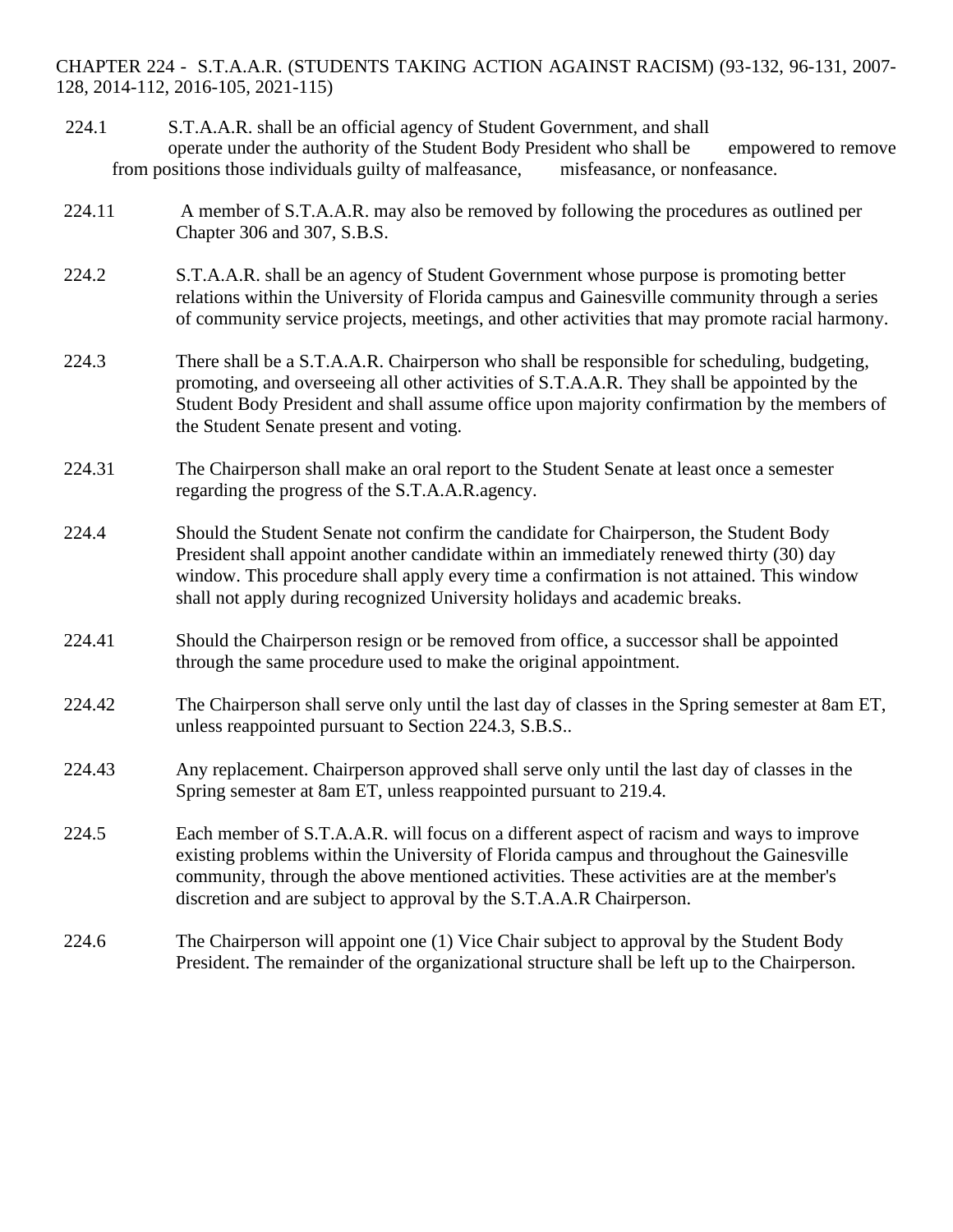- 225.1 Action SG, as an agency of Student Government, shall operate under the authority of the Student Body President who shall be empowered to remove from position those individuals guilty of malfeasance, misfeasance, or nonfeasance.
- 225.11 A member of Action SG may also be removed by following the procedures as outlined per Chapter 306 and 307, S.B.S.
- 225.12 Action SG shall be an agency of Student Government whose purpose is to coordinate with the Student Body President the completion of the executive agenda and to promote student awareness in regard to the actions of Student Government.
- 225.2 Action SG shall be responsible for:
	- 1. Social Media content of Student Government events, activities, and interests.
	- 2. Content for the Student Government website
	- 3. Organizing outreach to students and student organizations on behalf of the Student Body President.
- 225.21 For the purpose of the agency, technical equipment will be defined as any Audio or Video equipment owned by Student Government, with the exception of any equipment expressly intended for office use.
- 225.3 There shall be an Action SG Chairperson who shall be responsible for overseeing all responsibilities of Action SG. They shall be appointed by the Student Body President and shall assume office upon majority confirmation by the members of the Student Senate present and voting. The Chairperson shall serve as a liaison between the UF Administration, the Student Body, the Student Senate and any other group or individual with whom Action SG maintains a relationship.
- 225.32 The Chairperson shall make an oral report to the Student Senate at least once a semester regarding the progress of Action SG.
- 225.41 Should the Chairperson resign or be removed from office, a successor shall be appointed through the same procedure used to make the original appointment.
- 225.42 The Chairperson shall serve only until the last day of classes in the Spring semester at 8am ET, unless reappointed pursuant to Section 225.3, S.B.S..
- 225.43 Any replacement Chairperson shall serve only until the last day of classes in the Spring semester at 8am ET, unless reappointed pursuant to Section 225.3, S.B.S..
- 225.5 The Chairperson shall appoint no more than four (4) Vice-Chairpersons subject to approval by the Student Body President. The organizational structure shall be left up to the Action SG Chairperson and approved by the Student Body President.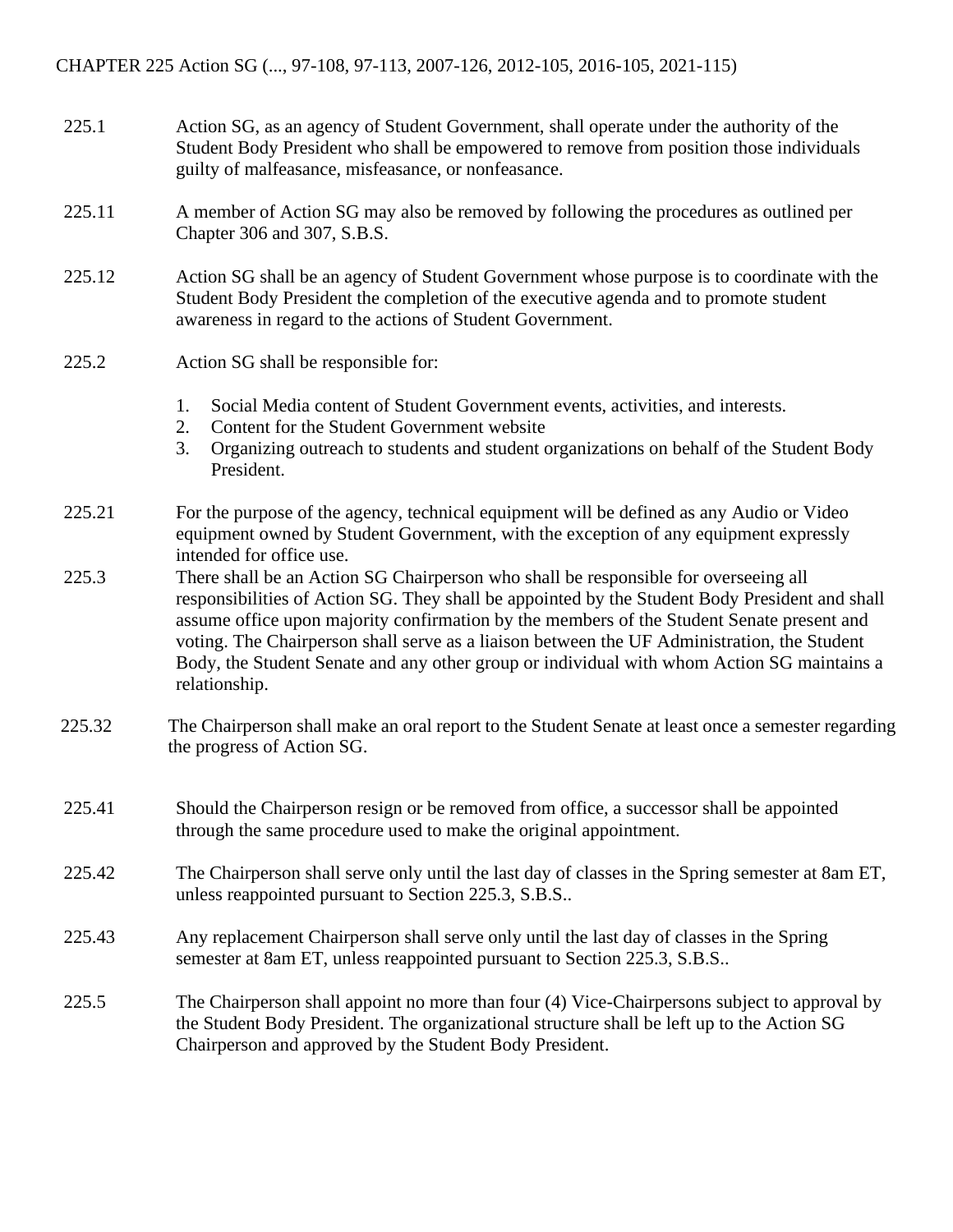### CHAPTER 226 – NIGHTLIFE NAVIGATORS (2008-148, 2009-110, 2016-105, 2021-115)

- 226.1 Nightlife Navigators, as an agency of Student Government, shall operate under the authority of the Student Body President shall be empowered to remove from position those individuals guilty of malfeasance, misfeasance or nonfeasance.
- 226.11 A member of Nightlife Navigators may also be removed by following the procedures as outlined per Chapter 306 and 307, S.B.S.
- 226.2 Nightlife Navigators shall be an agency of Student Government whose purpose is to inform University of Florida students about nighttime transportation options so that students can safely navigate their way to and from nightlife destinations without drinking and driving. A major goal of Nightlife Navigators is to improve nightlife transportation options.
- 226.3 There shall be a Nightlife Navigators Chairperson who shall be responsible for overseeing all activities of the Nightlife Navigators. They shall be appointed by the Student Body President and shall assume office upon majority confirmation by the members of the Student Senate present and voting.
- 226.31 The Chairperson shall make an oral reports to the Student Senate at least once a semester regarding its efforts.
- 226.41 Should the Chairperson resign or be removed from office, a successor shall be appointed through the same procedure used to make the original appointment.
- 226.42 The Chairperson shall serve only until the last day of classes in the Spring semester at 8am ET, unless reappointed pursuant to Section 226.3, S.B.S..
- 226.43 Any replacement Chairperson shall serve only until the last day of classes in the Spring semester at 8am ET, unless reappointed pursuant to Section 226.3, S.B.S..
- 226.5 The Nightlife Navigators Chairperson shall appoint the number of officials and program members that is deemed necessary to effectively achieve the program's goals. The organizational structure shall be left up to the Nightlife Navigators Chairperson and approved by the Student Body President.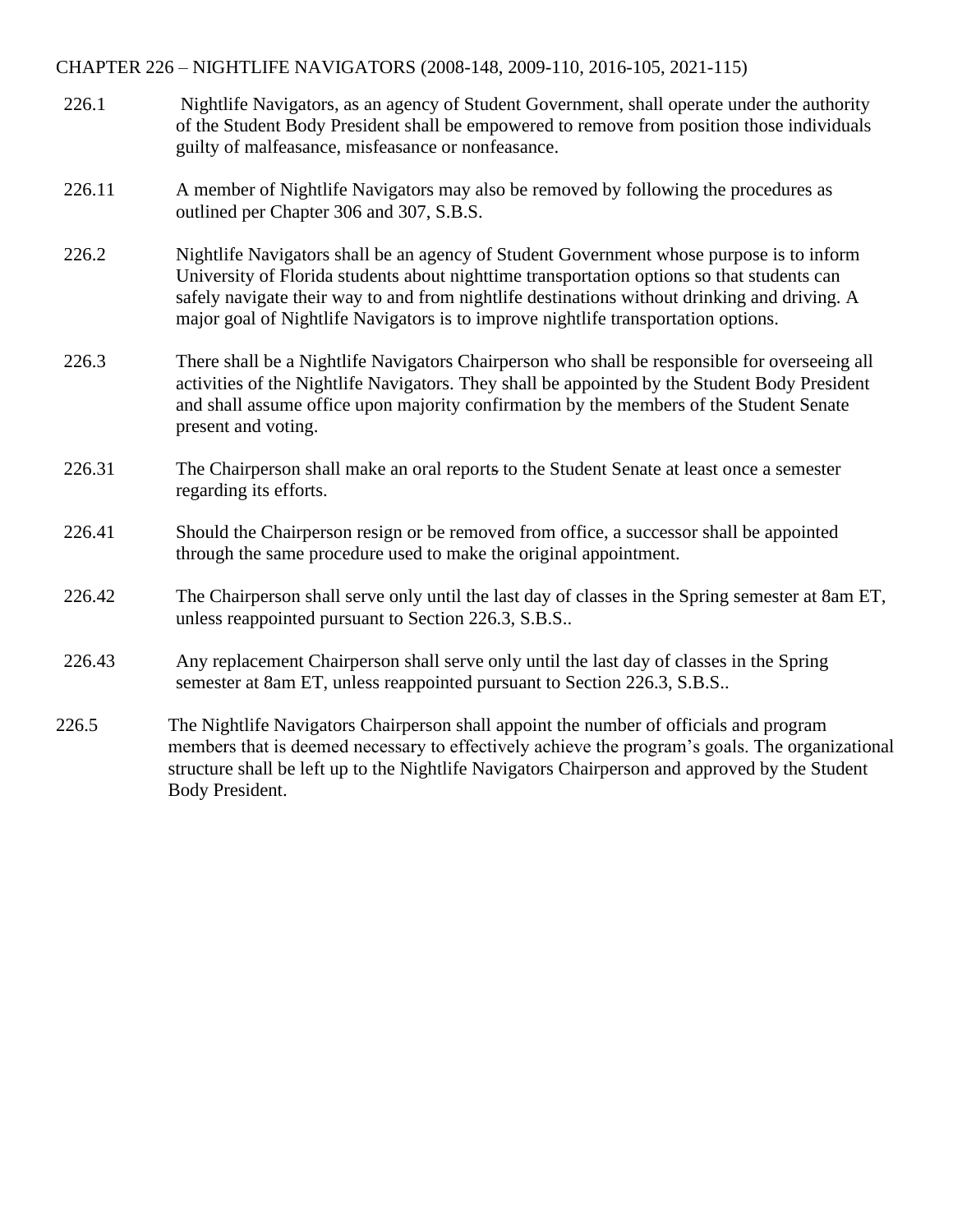### CHAPTER 227 – GATORS GOING GREEN (2009-112, 2012-105, 2016-105, 2021-115)

- 227.1 Gators Going Green, as an agency of Student Government, shall operate under the authority of the Student Body President who shall be empowered to remove from position those individuals guilty of malfeasance, misfeasance, or nonfeasance.
- 227.11 A member of Gators Going Green may also be removed by following the procedures as outlined per Chapter 306 and 307, S.B.S.
- 227.2 Gators Going Green shall be an agency of Student Government whose mission is to constantly work towards implementing policies and programming which brings about sustainable improvements to the University of Florida. Gators Going Green seeks to be the link between Student Government and the Student Body, the University of Florida, and the Gainesville Community by promoting sustainable initiatives, addressing the needs of the student body for future generations, and establishing a permanent culture of environmental awareness.
- 227.3 There shall be a Gators Going Green Chairperson who shall be responsible for overseeing all activities of Gators Going Green. They shall be appointed by the Student Body President and shall assume office upon majority confirmation by the members of the Student Senate present and voting.
- 227.31 The Chairperson shall coordinate communications and serve as a liaison between the agency and the Office of Sustainability, the UF Administration, the Student Body President, the Student Senate and any other group or business with whom the organization does business.
- 227.32 The Chairperson may appoint staff members to serve as liaisons between the agency and any of the groups or businesses as mentioned in Section 227.31, S.B.S..
- 227.33 The Chairperson shall make an oral report to the Student Senate every at least once per semester on its progress in sustainability.
- 227.41 Should the Chairperson resign or be removed from office, a successor shall be appointed through the same procedure used to make the original appointment.
- 227.42 The Chairperson shall serve only until the last day of classes in the Spring semester at 8am ET, unless reappointed pursuant to Section 227.3, S.B.S..
- 227.43 Any replacement Chairperson shall serve only until the last day of classes in the Spring semester at 8am ET, unless reappointed pursuant to Section 227.3, S.B.S..
- 227.5 The Gators Going Green Chairperson shall appoint a Treasurer, subject to approval by the Student Body President. The Treasurer shall, in conjunction with the Chairperson, formulate a budget and handle all monetary matters. The Treasurer shall not, however, have veto power over the decisions of the Chairperson. The remainder of the organizational structure shall be left up to the Gators Going Green Chairperson and approved by the Student Body President.
- 227.6 The Gators Going Green Chairperson shall appoint a Vice Chairperson, subject to confirmation by the Student Body President. The remainder of the organizational structure shall be left up to the Chairperson and confirmed by the Student Body President.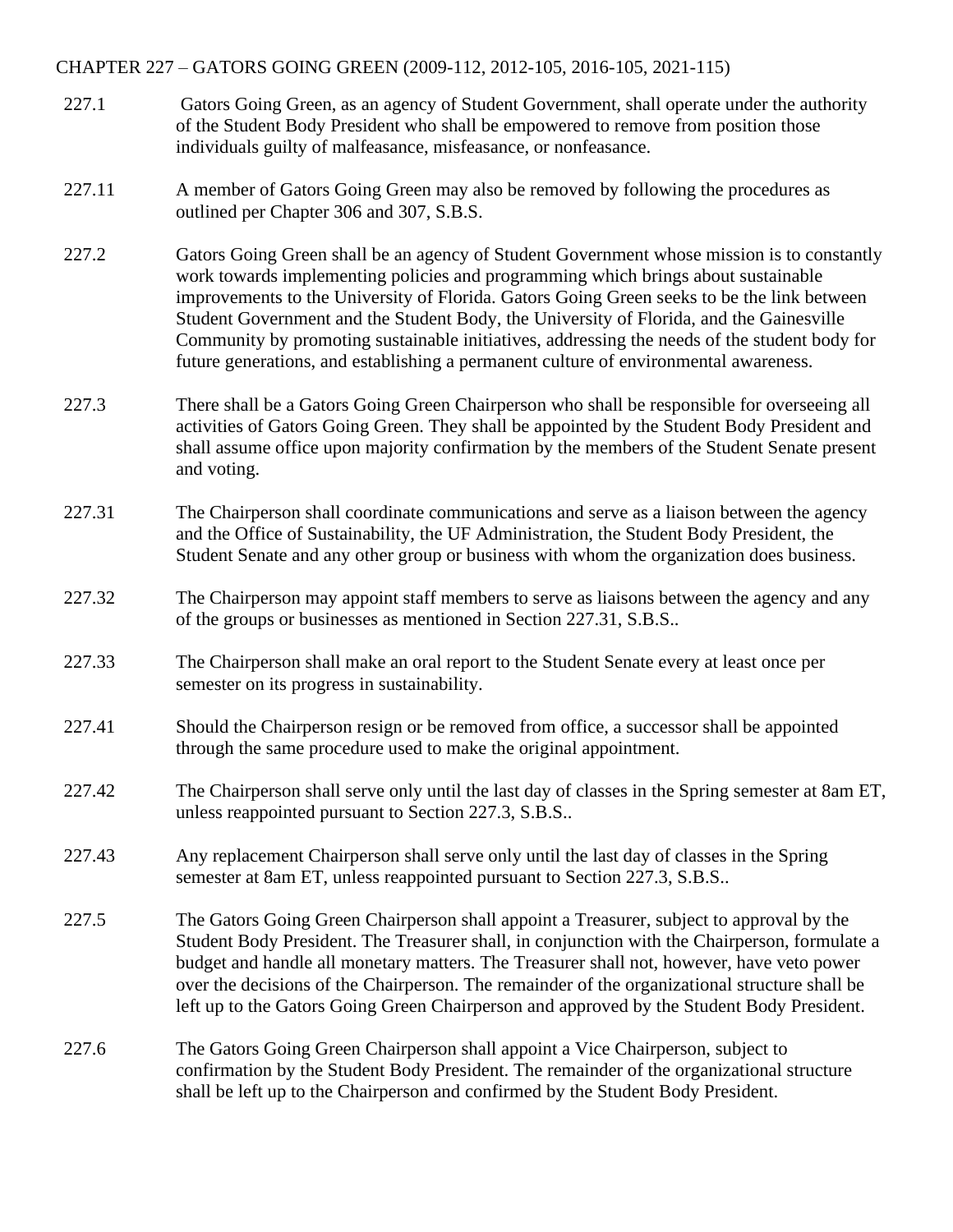# CHAPTER 228 UNIVERSITY OF FLORIDA GATOR INNOVATORS (2014-104, 2016-105, 2021-115)

| 228.1  | Gator Innovators, as an agency of Student Government, shall operate under the authority of the<br>Student Body President, who shall be empowered to remove from position those individuals<br>guilty of malfeasance, misfeasance, or nonfeasance.               |
|--------|-----------------------------------------------------------------------------------------------------------------------------------------------------------------------------------------------------------------------------------------------------------------|
| 228.11 | A member of Gator Innovators may also be removed by following the procedures as outlined<br>per Chapter 306 and 307, S.B.S.                                                                                                                                     |
| 228.2  | Gator Innovators shall be an agency of Student Government whose purpose is to collaborate<br>with the Gainesville community and beyond to foster the startup, innovation, and<br>entrepreneurship communities.                                                  |
| 228.3  | There shall be a Gator Innovators Chairperson who shall be responsible for programs, finances,<br>and overseeing all other activities of the Gator Innovators Program.                                                                                          |
| 228.31 | The Gator Innovators Chairperson shall make an oral report to the Student Senate at least once a<br>semester regarding the progress and efforts of Gator Innovators.                                                                                            |
| 228.41 | Should the Chairperson resign or be removed from office a successor shall be appointed<br>through the same procedure used to make the original appointment.                                                                                                     |
| 228.42 | The Chairperson shall serve only until the last day of classes in the Spring semester at 8am ET,<br>unless reappointed pursuant to 224.4 Section 228.3, S.B.S.                                                                                                  |
| 228.43 | Any replacement Chairperson shall serve only until the last day of classes in the Spring<br>semester at 8am ET, unless reappointed pursuant to 224.4.                                                                                                           |
| 228.5  | The Gator Innovators Director shall appoint Vice-Chair(s), subject to approval by the Student<br>Body President. The remainder of the organizational structure shall be left up to the Gator<br>Innovators Director and approved by the Student Body President. |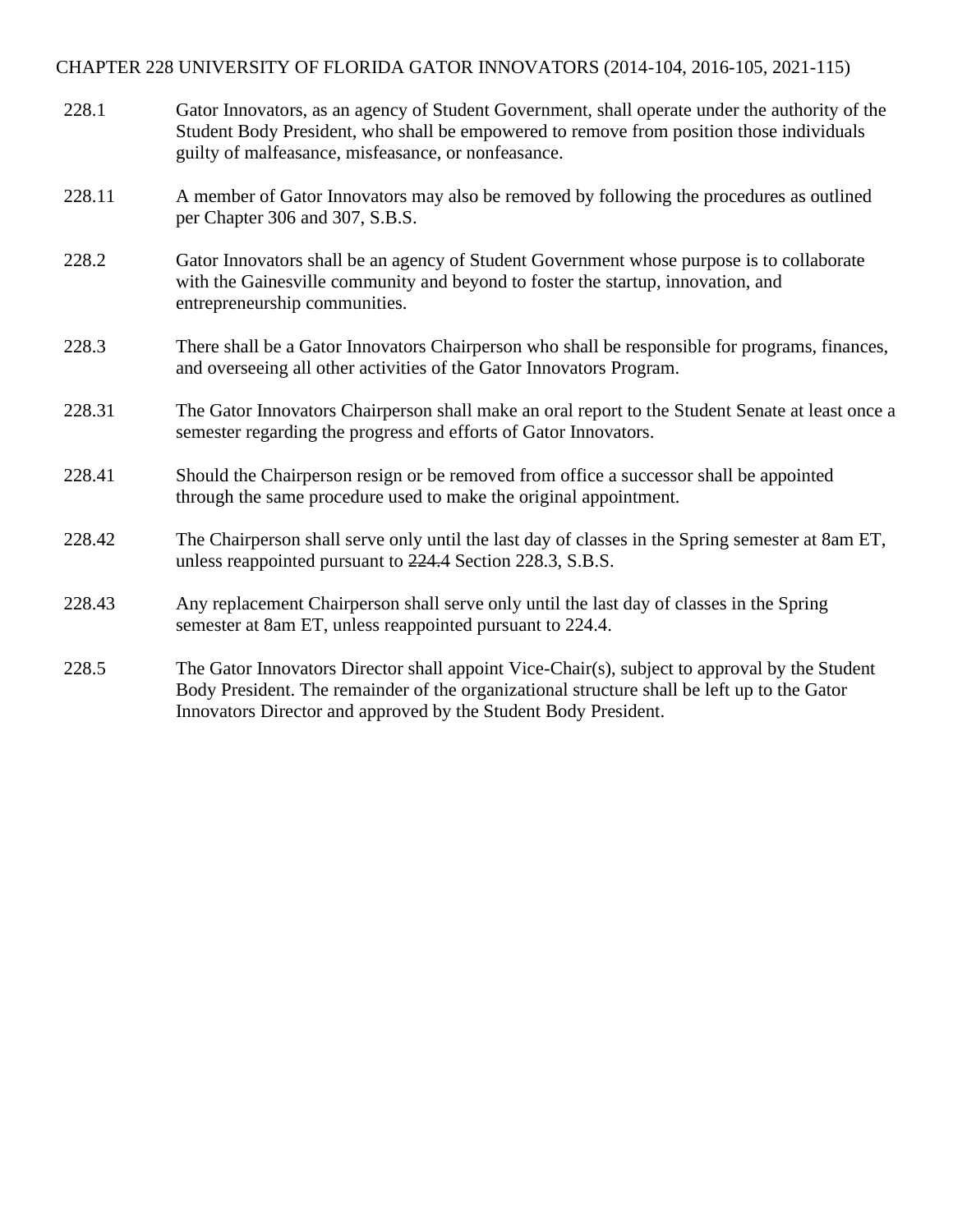# CHAPTER 229 UNIVERSITY OF FLORIDA YOUNG LEADERS CONFERENCE (2014-105, 2016-105, 2021-115)

| 229.1  | Young Leaders Conference, as an agency of Student Government, shall operate under the<br>authority of the Student Body President who shall be empowered to remove from position<br>those individuals guilty of malfeasance, misfeasance, or nonfeasance.                                                                                                       |
|--------|----------------------------------------------------------------------------------------------------------------------------------------------------------------------------------------------------------------------------------------------------------------------------------------------------------------------------------------------------------------|
| 229.11 | A member of the Young Leaders Conference may also be removed by following the<br>procedures as outlined per Chapter 306 and 307, S.B.S.                                                                                                                                                                                                                        |
| 229.2  | Young Leaders Conference shall be an agency of Student Government whose purpose is to<br>educate and empower collegiate peers in order to develop a high school conference focused on<br>developing future leaders.                                                                                                                                            |
| 229.3  | There shall be a Young Leaders Conference Chairperson who shall be responsible for<br>programs, finances, and overseeing all other activities of the Young Leaders Conference<br>Program. They shall be appointed by the Student Body President and shall assume office upon<br>majority confirmation by the members of the Student Senate present and voting. |
| 229.31 | The Young Leaders Conference Chairperson shall make an oral reports to the Student Senate<br>at least once a semester regarding the progress and efforts of the Young Leaders Conference.                                                                                                                                                                      |
| 229.41 | Should the Chairperson resign or be removed from office, a successor shall be appointed<br>through the same procedure used to make the original appointment.                                                                                                                                                                                                   |
| 229.42 | The Chairperson shall serve only until the last day of classes in the Spring semester at 8am<br>ET, unless reappointed pursuant to Section 229.3, S.B.S.                                                                                                                                                                                                       |
| 229.43 | Any replacement Chairperson shall serve only until the last day of classes in the Spring<br>semester at 8am ET, unless reappointed pursuant to Section 229.3, S.B.S.                                                                                                                                                                                           |
| 229.5  | The Young Leaders Conference Chairperson shall appoint Vice-Chair(s), subject to approval<br>by the Student Body President. The remainder of the organizational structure shall be left up<br>to the Young Leaders Conference Chairperson and approved by the Student Body President.                                                                          |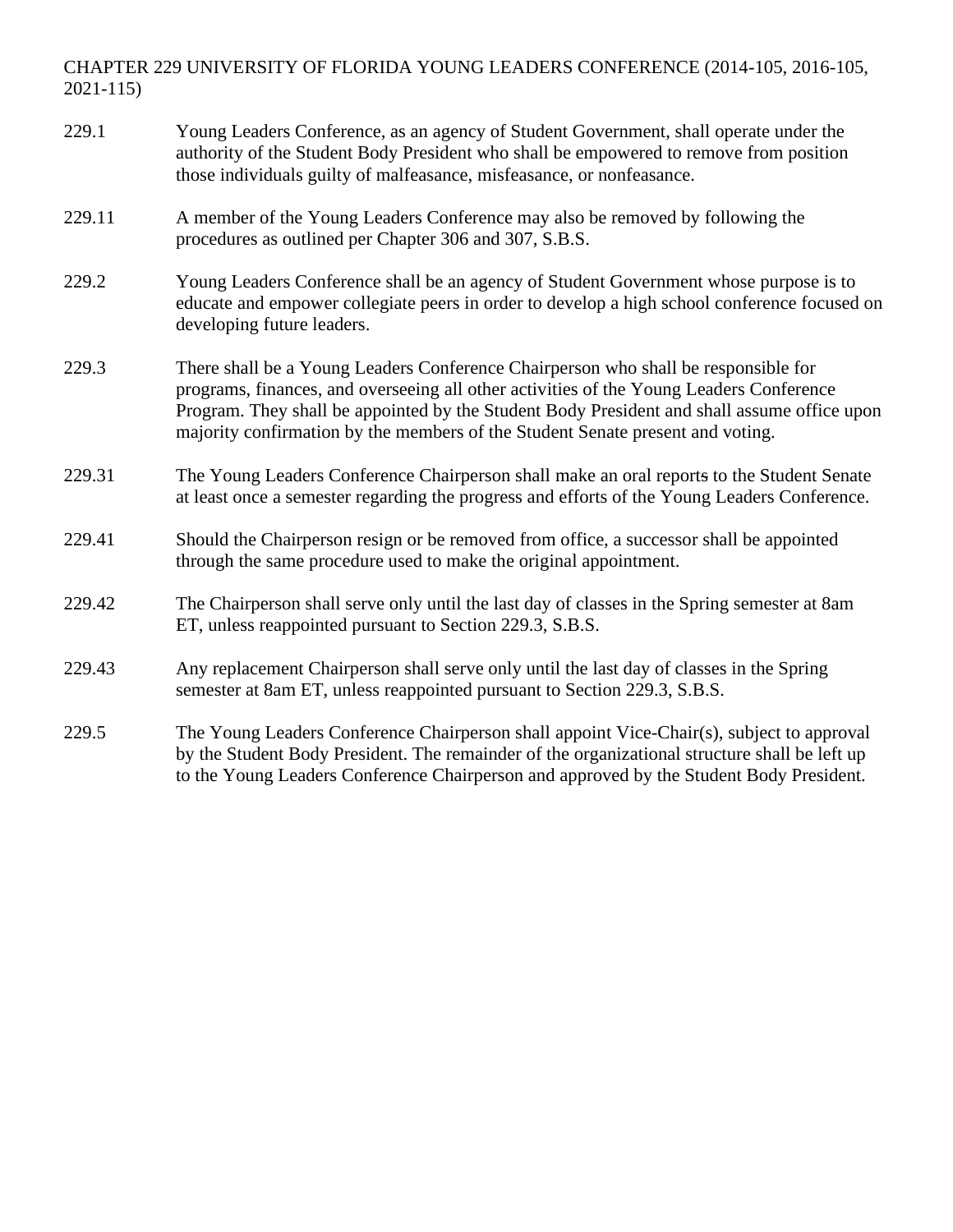### CHAPTER 230 STUDENT HONOR CODE ADMINISTRATION (2011-109, 216, 2021-115)

- 230.1 The Honor Code Administration Chairperson shall be appointed by the Student Body President, and shall assume office upon majority confirmation by the members of the Student Senate present and voting.
- 230.31 The Honor Code Administration Chairperson must meet the following conditions:
	- 1. Obtained at least 60 undergraduate credit hours by the time of appointment.
	- 2. Served for at least one year in the Honor Code Administration as a Vice Chair.
- 230.4 The Honor Code Administration Chairperson may appoint the following officers subject to confirmation by the Student Body President:
	- 1. Ten (10) Vice Chairs to assist the Chairperson in all duties including, but not limited to the proctoring of exams and all activities related to the Student Conduct Committees. These Vice Chairs will be selected in conjunction with the Director of Student Conduct and Conflict Resolution, confirmed by a two-thirds vote of those present and voting of the Student Senate, and shall be recommended to the Vice President for Student Affairs for final approval.
	- 2. Up to three (3) Clerks who will serve as the administrative assistants and schedulers of the Honor Code Administration.
- 230.41 All officers, unless otherwise noted, must have at least 30 credits, have at least one semester in residence at UF, and must be in good standing with the Office of Student Conduct and Conflict Resolution before assuming office.
- 230.5 The Honor Code Administration Chairperson shall work in partnership with the Director of Student Conduct and Conflict Resolution in all matters regarding the Student Conduct Committee. This includes the selection of student and faculty members of these committees as well as the chairpersons of those committees.
- 230.51 The Honor Code Administration shall establish an exam proctoring service for any willing professor/instructor in order to enforce and increase awareness of the Honor Code.
- 230.52 The Honor Code Administration shall, using funding as deemed appropriate by the Student Senate each semester, establish an Honor Code awareness campaign to educate students about the contents and importance of the UF Honor Code.
- 230.53 The Honor Code Administration shall serve as a liaison between the Admissions Office, Student Conduct and Conflict Resolution, and UF applicants with Honor Code violations on record.
- 230.54 The Honor Code Administration shall assist in the training of the Student Conduct Committee.
- 230.55 The Honor Code Administration shall consult with and educate faculty and students who may be involved in any respect in an honor code violation or any matters before a Student Conduct Committee.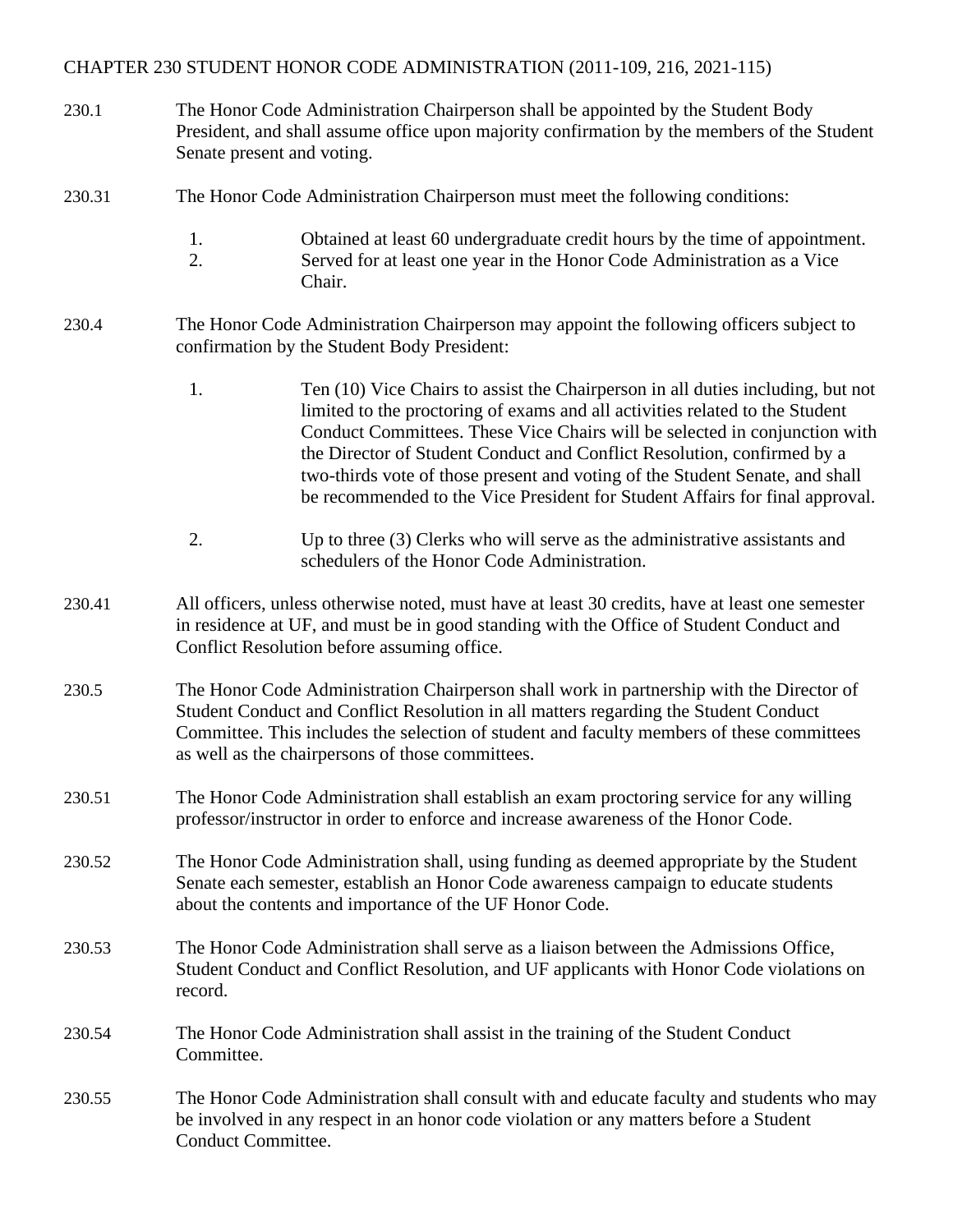- 230.56 The Honor Code Administration shall be available to discuss the Honor Code and violations thereof with students during office hours.
- 230.57 The Honor Code Administration shall recommend changes to the Student Honor Code as deemed necessary by the Chairperson.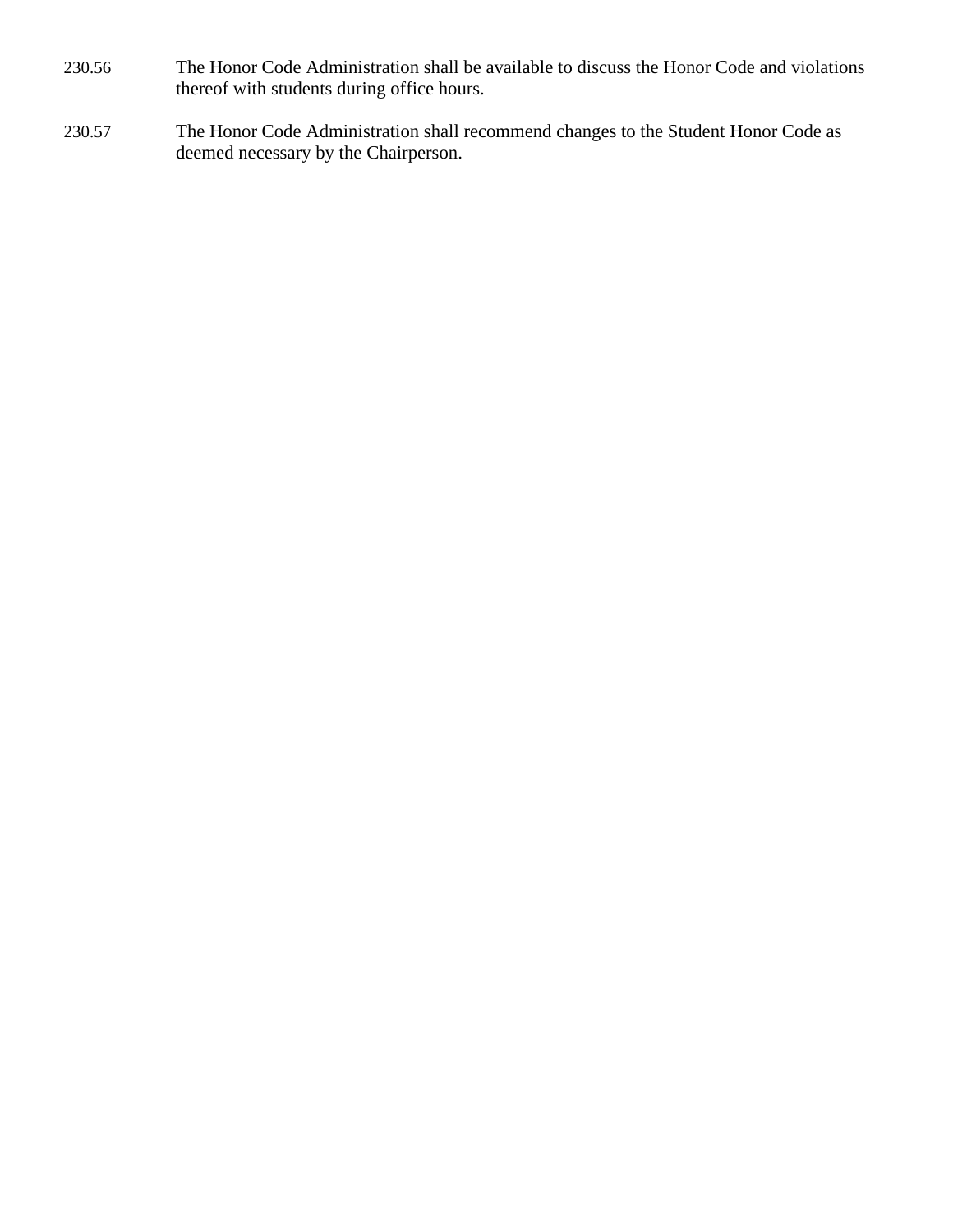### CHAPTER 231 THE BIG EVENT (2017-105, 2021-115)

- 231.1 The Big Event, as an agency of Student Government, shall operate under the authority of the Student Body President who shall be empowered to remove from position those individuals guilty of malfeasance, misfeasance, or nonfeasance.
- 231.11 A member of The Big Event may also be removed by following the procedures as outlined per Chapter 306 and 307, S.B.S.
- 231.2 The Big Event shall be an agency of Student Government whose purpose is to provide students an opportunity to engage in community service projects that not only serve to benefit the Gainesville community, but also promote stronger ties between the University of Florida students and faculty with all parts of Gainesville.
- 231.3 There shall be a Chairperson of The Big Event who shall be responsible for coordinating and overseeing all activities of The Big Event. They shall be appointed by the Student Body President and shall assume office upon majority confirmation by the members of the Student Senate present and voting.
- 231.31 The Big Event Chairperson shall make an oral report to the Student Senate at least once a semester regarding the progress and efforts of the Big Event.
- 231.41 The Chairperson shall serve in office from the time that the Student Senate approves the appointment until the last day of classes in the Spring semester at 8AM ET, unless reappointed pursuant to Section 231.3, S.B.S..
- 231.42 Should the Chairperson resign or be removed from office, a successor shall be appointed through the same procedure used to make the original appointment.
- 231.43 Any replacement Chairperson approved shall serve only until the last day of classes in the Spring semester at 8AM ET, unless reappointed pursuant to Section 231.3, S.B.S.
- 231.5 The Big Event Chairperson shall appoint the number of officials and program members that is deemed necessary to effectively achieve the program's goals. The organizational structure shall be left up to The Big Event Chairperson and approved by the Student Body President.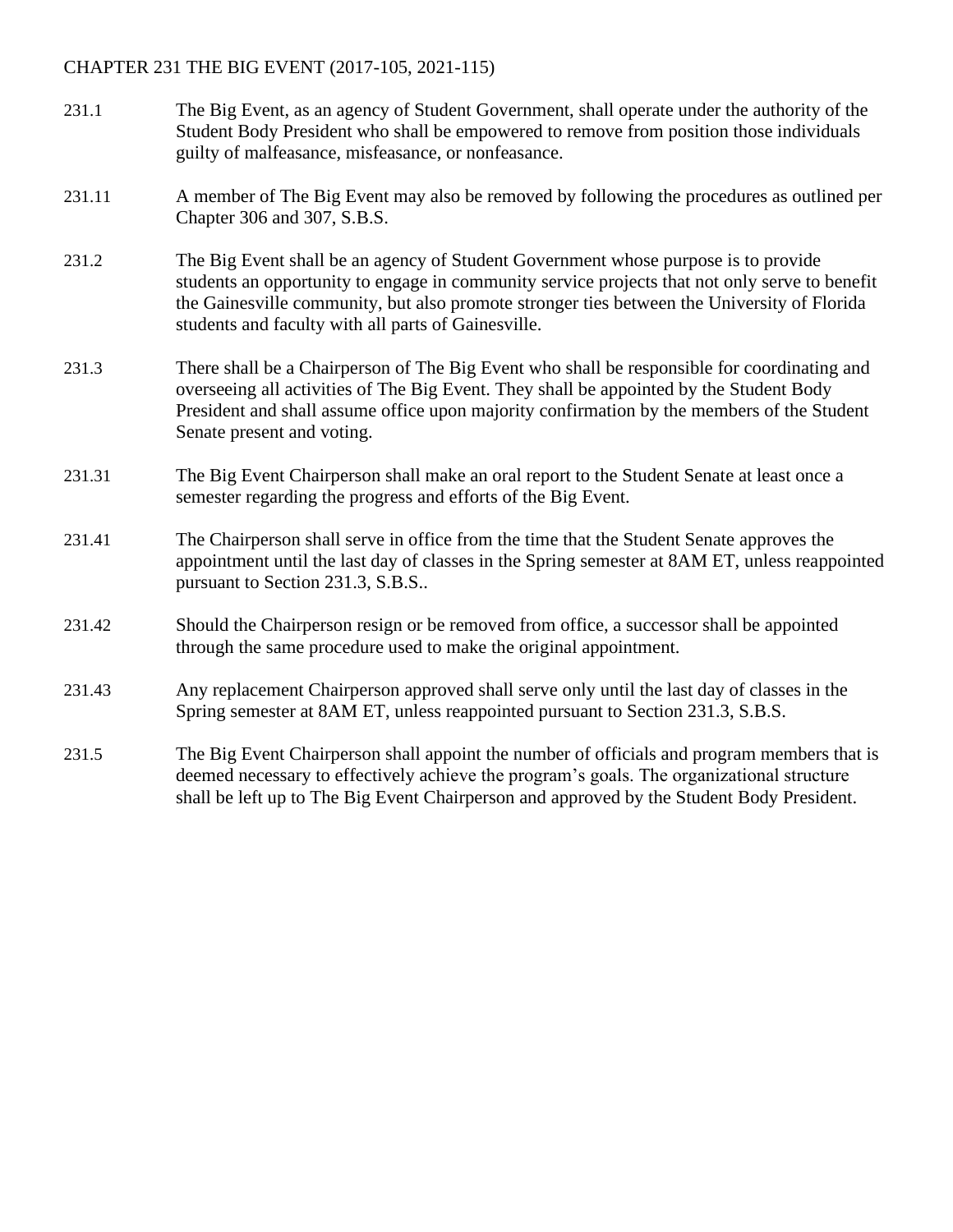### CHAPTER 232 THE FLORIDA STUDENT GOVERNMENT INSTITUTE (2017-105, 2021-115)

| 232.1  | The Florida Student Government Institute, as an agency of Student Government shall<br>operate under the authority of the Student Body President who shall be empowered to<br>remove from position those individuals guilty of malfeasance, misfeasance, or<br>nonfeasance.                                                                                                                      |
|--------|-------------------------------------------------------------------------------------------------------------------------------------------------------------------------------------------------------------------------------------------------------------------------------------------------------------------------------------------------------------------------------------------------|
| 232.11 | A member of the Florida Student Government Institute may be removed by following<br>the procedures as outlined per Chapter 306 and 307, S.B.S.                                                                                                                                                                                                                                                  |
| 232.2  | The Florida Student Government Institute shall be an agency of Student Government<br>whose purpose is to host a leadership conference for Florida institutions of higher<br>education in order to facilitate collaboration between student leaders from each<br>school regarding their respective Student Government.                                                                           |
| 232.3  | There shall be a Florida Student Government Institute Chairperson who shall be<br>responsible for scheduling, budgeting, promoting, and overseeing all other activities<br>of the Florida Student Government Institute. They shall be appointed by the Student<br>Body President and shall assume office upon majority confirmation by the members<br>of the Student Senate present and voting. |
| 232.31 | The Chairperson shall make an oral report to the Student Senate at least once a<br>semester regarding the progress of the Florida Student Government Institute.                                                                                                                                                                                                                                 |
| 232.41 | Should the Chairperson resign or be removed from office, a successor shall be<br>appointed through the same procedure used to make the original appointment.                                                                                                                                                                                                                                    |
| 232.42 | The Chairperson shall serve only until the last day of classes in the Spring semester at<br>8AM ET, unless reappointed pursuant to Section 232.3, S.B.S.                                                                                                                                                                                                                                        |
| 232.43 | Any replacement Chairperson approved shall serve only until the last day of classes<br>in the Spring semester at 8AM ET, unless reappointed pursuant to Section 232.3,<br>S.B.S.                                                                                                                                                                                                                |
| 232.5  | The Florida Student Government Institute Chairperson shall appoint the number of<br>officials and program members that is deemed necessary to effectively achieve the<br>program's goals. The organizational structure shall be left up to the Florida Student<br>Government Institute Chairperson and approved by the Student Body President.                                                  |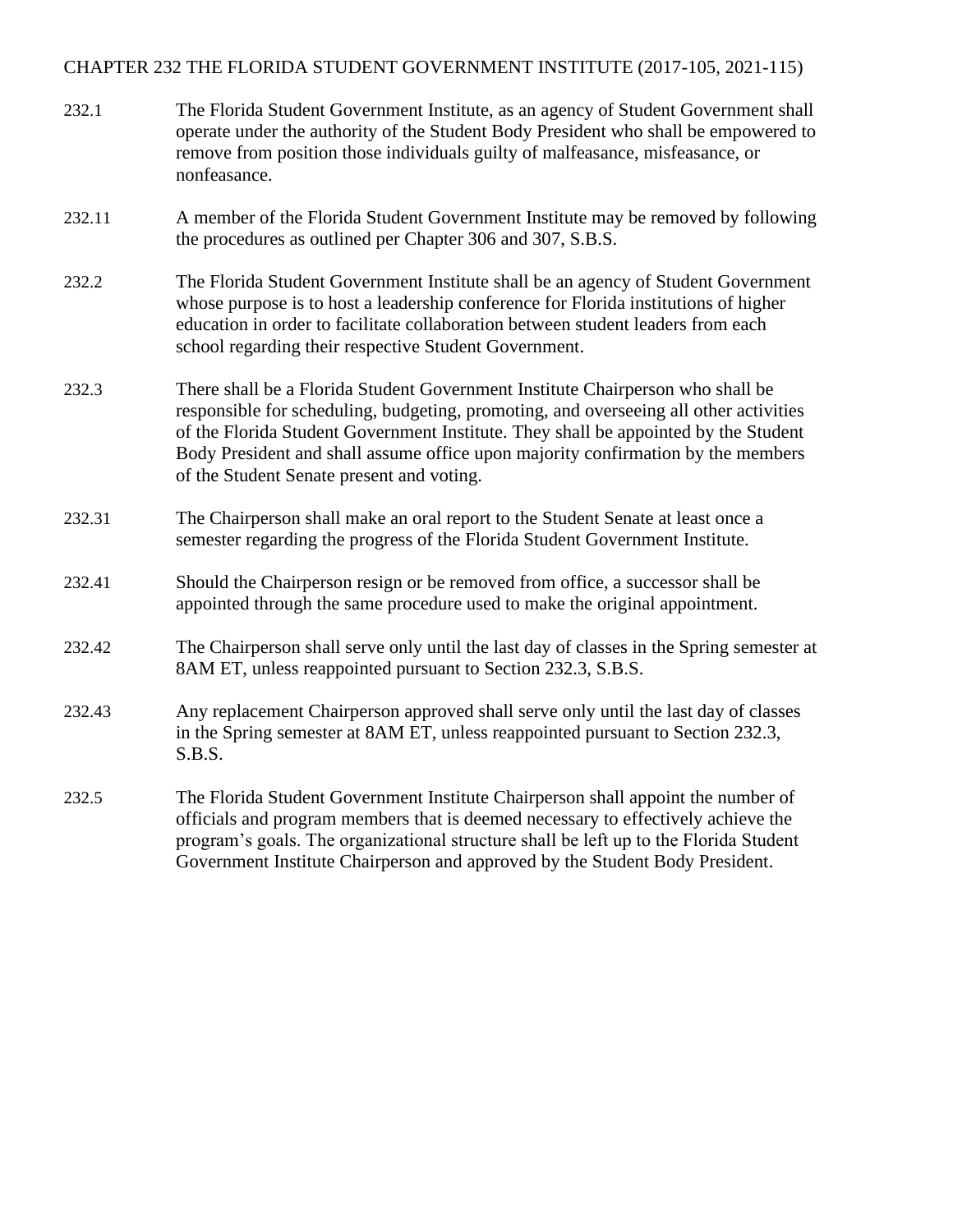# CHAPTER 234 CLASS COUNCILS (2019-107, 2020-1021, 2021-115)

| 234.1  | Class Councils, as an agency of Student Government, shall operate under the<br>authority of the Student Body President who shall be empowered to remove<br>from position those individuals guilty of malfeasance, misfeasance, or<br>nonfeasance.                                                                                                                                                                                                                                                                                |
|--------|----------------------------------------------------------------------------------------------------------------------------------------------------------------------------------------------------------------------------------------------------------------------------------------------------------------------------------------------------------------------------------------------------------------------------------------------------------------------------------------------------------------------------------|
| 234.11 | A member of Class Councils may also be removed by following the<br>procedures as outlined per Chapter 306 and 307, S.B.S.                                                                                                                                                                                                                                                                                                                                                                                                        |
| 234.2  | Class Councils shall be an agency of Student Government whose purpose is to<br>serve and unite the University of Florida's cohorts of graduating classes. Class<br>Councils will host various programming events in an effort to build<br>community and pride within their respective academic class. In partnership<br>with the University of Florida Alumni Association, Class Councils will<br>enhance university traditions and increase the value of every student's degree<br>through alumni engagement and participation. |
| 234.3  | There shall be a Class Councils Chairperson who shall be responsible for<br>overseeing implementation of all responsibilities of the Class Councils.<br>The Class Councils Chairperson shall serve as the Senior Class President.<br>They shall be appointed by the Student Body President and shall assume<br>office upon majority confirmation by the members of the Student Senate<br>present and voting.                                                                                                                     |
| 234.31 | The Chairperson shall serve as a liaison between the University of Florida<br>administration, University of Florida Alumni Association, the Student<br>Body President, and each Class Council.                                                                                                                                                                                                                                                                                                                                   |
| 234.32 | The Chairperson shall make an oral report to the Student Senate at least<br>once per semester regarding its efforts.                                                                                                                                                                                                                                                                                                                                                                                                             |
| 234.33 | The Chairperson/Senior Class President shall be a fourth-year student.                                                                                                                                                                                                                                                                                                                                                                                                                                                           |
| 234.41 | Should the Chairperson resign or be removed from office, a successor<br>shall be appointed through the same procedure used to make the original<br>appointment.                                                                                                                                                                                                                                                                                                                                                                  |
| 234.42 | The Chairperson shall serve only until the last day of classes in the Spring<br>semester at 8am ET, unless reappointed pursuant to Section 234.3, S.B.S.                                                                                                                                                                                                                                                                                                                                                                         |
| 234.43 | Any replacement Chairperson shall serve only until the last day of classes<br>in the Spring semester at 8am ET, unless reappointed pursuant to Section<br>234.3, S.B.S.                                                                                                                                                                                                                                                                                                                                                          |
| 234.5  | The Chairperson shall appoint the Junior Class President, Sophomore                                                                                                                                                                                                                                                                                                                                                                                                                                                              |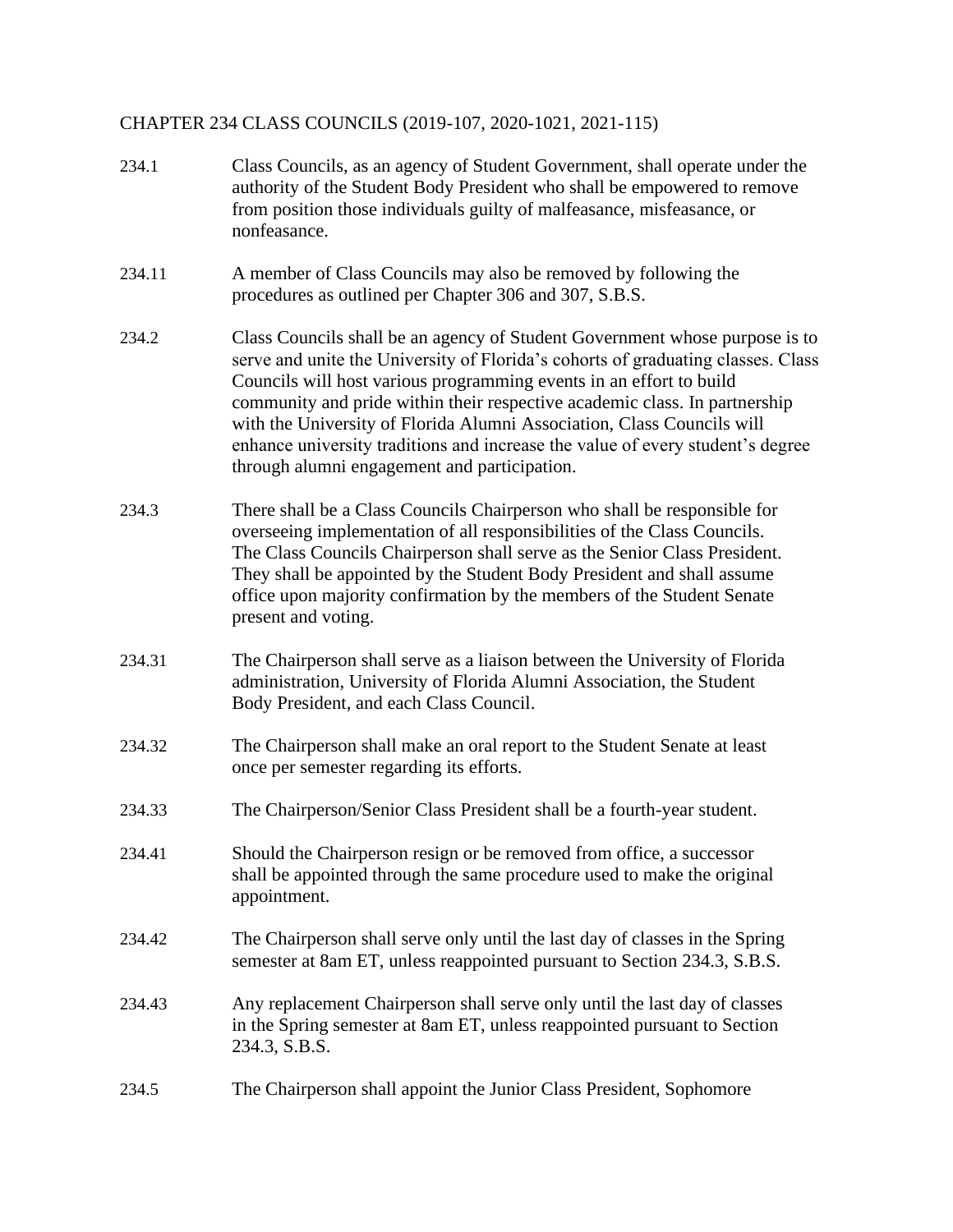Class President, and Freshman Class President, subject to approval by the Student Body President. The remainder of the organizational structure shall be left up to the Chairperson, subject to approval by the Student Body President.

- 234.51 The Junior Class President shall be a third-year student.
- 234.52 The Sophomore Class President shall be a second-year student.
- 234.53 The Freshman Class President shall be a first-year student.